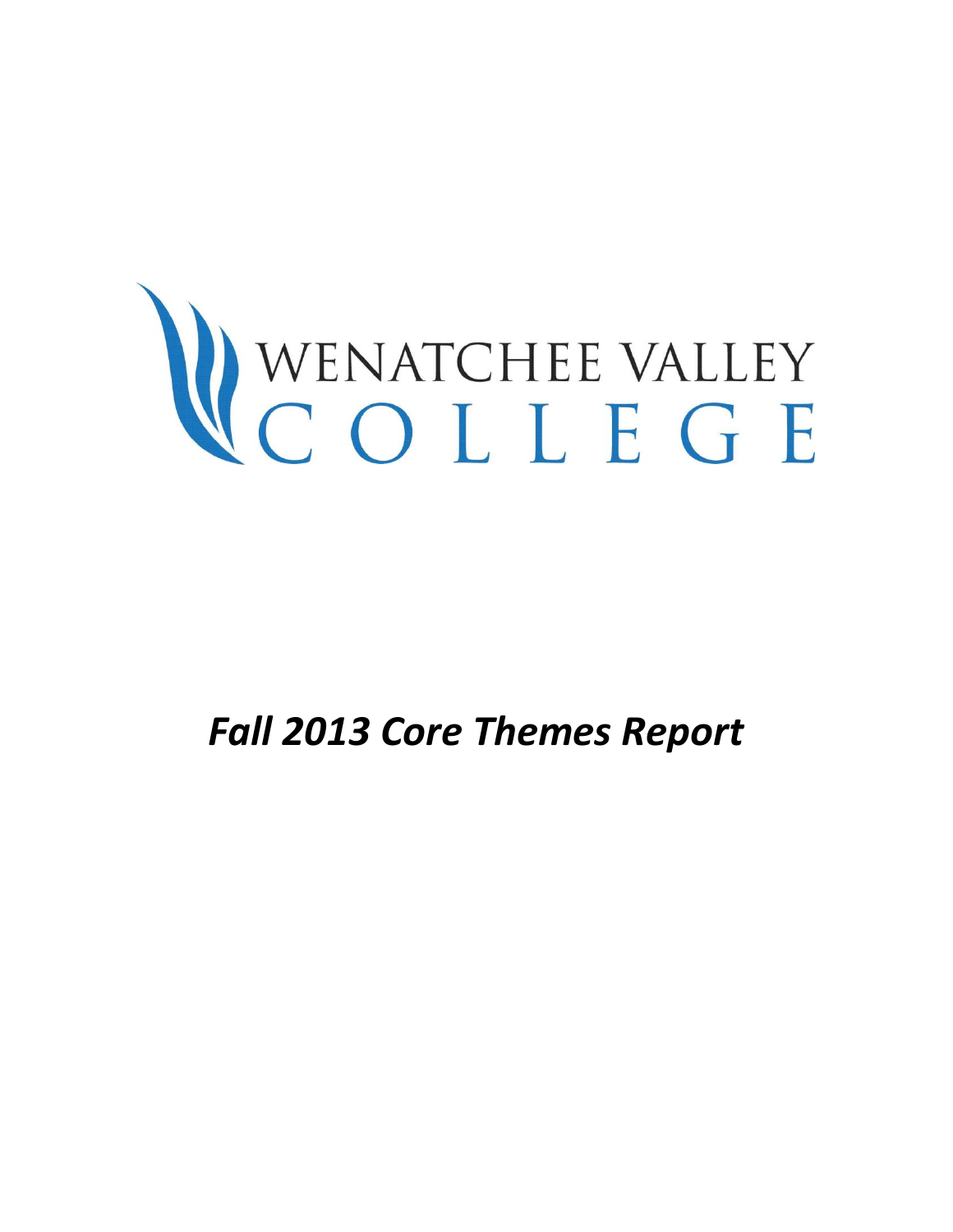# *Fall 2013 Core Themes Report*

## **Report Format**

This report is organized around Wenatchee Valley College's four core themes:

- Educational Achievement
- Support for Learning
- Responsiveness to Local Needs
- Diversity and Cultural Enrichment

The report contains the following components for each core theme. First is a **scorecard** summarizing quantitative results, with symbols indicating whether performance meets target, is approaching target, or is below target. Next is a **narrative** that presents details on the quantitative measures, information on qualitative factors that are also monitored, and information on plans for improvement as a response to the results. The narrative also provides detail on who/what is counted in each measure. Performance targets were determined by reviewing at least three years of past performance and creating a range of expected performance for the future. Targets for enrollment-driven measures do not assume continuous enrollment growth in order to meet targets. Following the narrative is a **conclusion** on core theme attainment and a set of **discussion questions** to provide guidance in considering the results and their implications.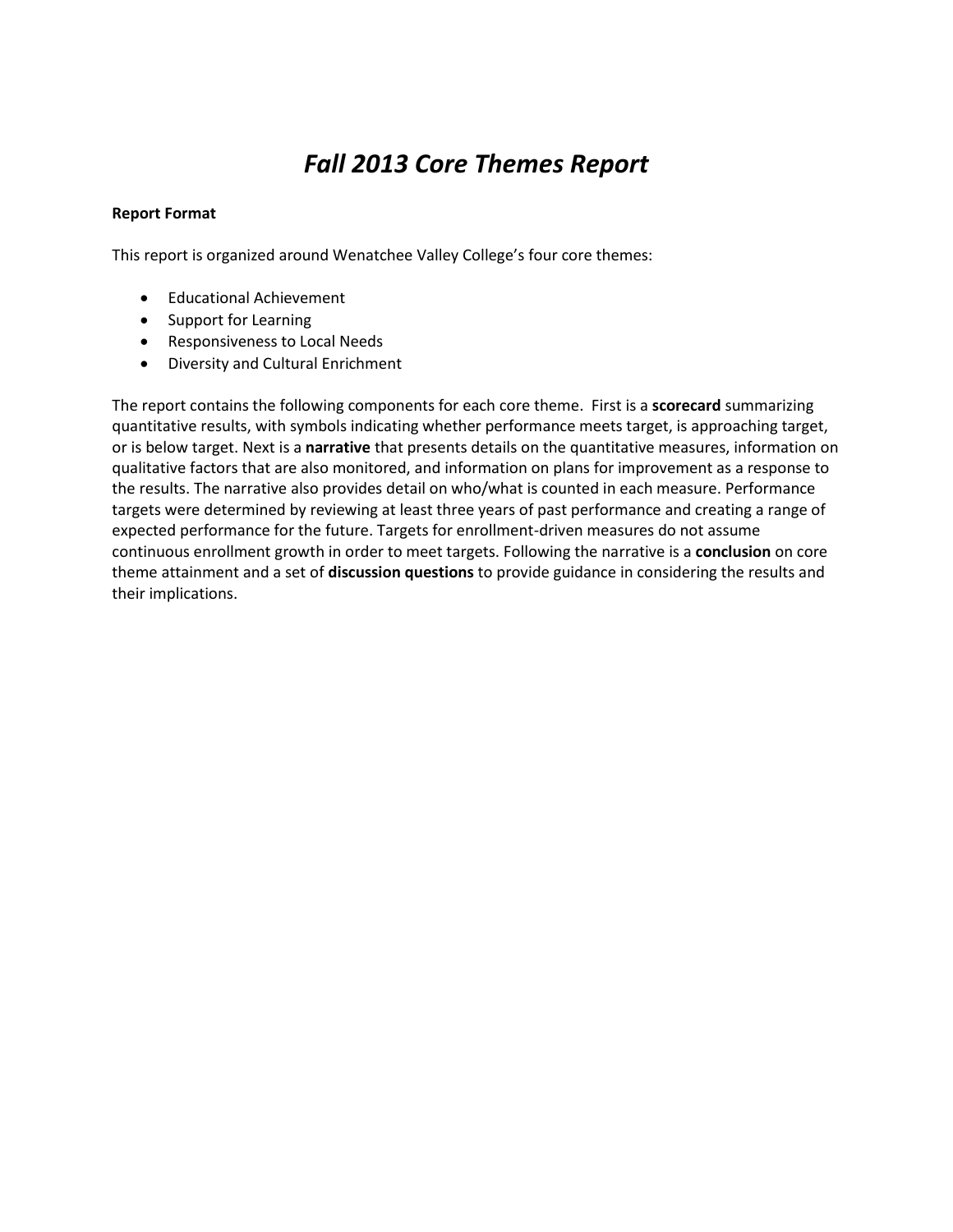# **Educational Achievement Scorecard**

Objective: Students will achieve their goals for education and employment through preparation for successful transfer to the baccalaureate level, development of the professional/technical expertise for successful entry into the workforce, or proficiency in college readiness skills needed to pursue goals for further education and employment.

| $-$ 0 $-$<br>Quantitative                                           | <b>Benchmark for Expected Performance</b>                                                                                        | <b>Current Data</b>                   | <b>Result</b> |
|---------------------------------------------------------------------|----------------------------------------------------------------------------------------------------------------------------------|---------------------------------------|---------------|
| <b>Measures</b>                                                     |                                                                                                                                  |                                       |               |
| Retention                                                           | Transfer students:<br>Fall to fall retention rate between<br>52.3% and 56.5%                                                     | Fall 2011 to Fall 2012:<br>57.8%      |               |
|                                                                     | Workforce students:<br>Fall to fall retention rate between<br>40.7% and 49%                                                      | Fall 2011 to Fall 2012:<br>52.7%      |               |
|                                                                     | Developmental students:<br>Fall to fall retention rate between<br>46.8% and 54.6%                                                | Fall 2011 to Fall 2012:<br>50.2%      |               |
|                                                                     | <b>Basic skills students:</b><br>Fall to spring retention rate between<br>16.3% and 27.5%                                        | Fall 2012 to Spring<br>2013: 22.9%    |               |
| Student<br>Achievement point:<br>$1st$ 15 credits in first          | Transfer intent students:<br>Point earned rate between 64.2% and<br>68.9%                                                        | Fall 2012 entering<br>cohort: 72.9%   |               |
| year                                                                | Workforce intent students:<br>Point earned rate between 30% and<br>41.5%                                                         | Fall 2012 entering<br>cohort: 29.1%   |               |
|                                                                     | Developmental - any student in pre-<br>college math or English in first quarter:<br>Point earned rate between 52.1% and<br>59.2% | Fall 2012 entering<br>cohort: 63.2%   |               |
| Completion within<br><b>IPEDS</b> standard of<br>150% time (3 years | Transfer students:<br>Completion rate between 22.6% and<br>27.3%                                                                 | Fall 2010 entering<br>cohort<br>23%   |               |
| for degree, 1.5<br>years for certificate)                           | Workforce students:<br>Completion rate between 22.3% and<br>31.5%                                                                | Fall 2010 entering<br>cohort<br>40.0% |               |
|                                                                     | Developmental students:<br>Completion rate between 16.1% and<br>22.7%                                                            | Fall 2010 entering<br>cohort<br>23.1% |               |

## **Student Progress Indicators**



**• P** = Result meets target  $\triangle$  = Result is approaching target  $\triangle$  = Result is below target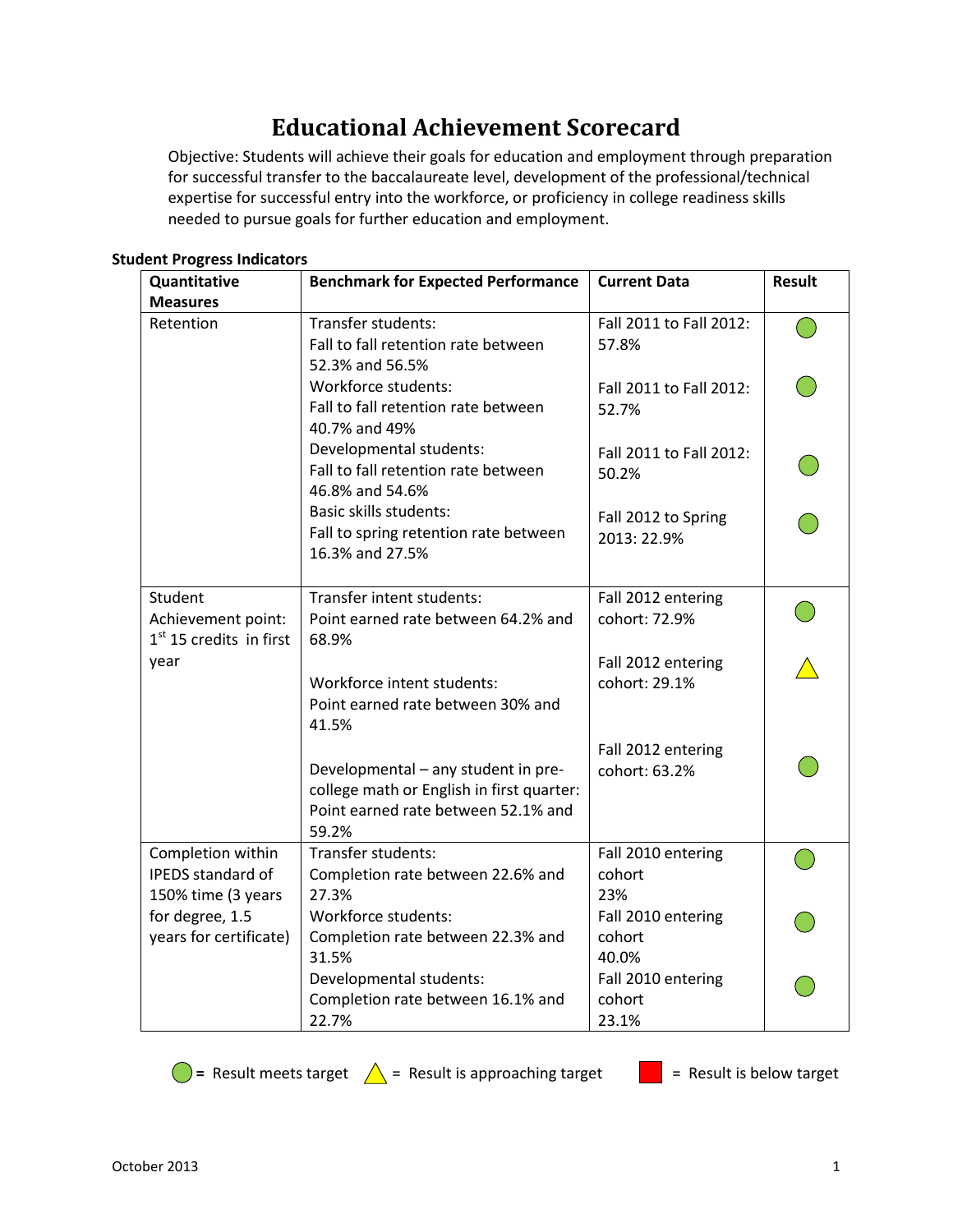## **Student Transition Indicators**

| Quantitative                                                 | <b>Benchmark for Expected Performance</b>                                                                     | <b>Current Data</b>                                                                                                                  | <b>Result</b> |
|--------------------------------------------------------------|---------------------------------------------------------------------------------------------------------------|--------------------------------------------------------------------------------------------------------------------------------------|---------------|
| <b>Measures</b>                                              |                                                                                                               |                                                                                                                                      |               |
| Enrollment at 4-year<br>institution                          | Transfer students:<br>Transfer rate between 46.2% and<br>55.7%                                                | Fall 2008 entering cohort<br>57.2%                                                                                                   |               |
| Employment                                                   | Workforce students: employment rate<br>between 81.3% and 87.5%                                                | 2009: 86.0% for degree<br>completers, 79% for certificate<br>completers                                                              |               |
| Enrollment/completion<br>at college level (prior<br>ABE/ESL) | Prior ABE students: enrollment rate in<br>developmental courses between 16.7%<br>and 23.8%; C or better rate  | Fall 2010 entering cohort<br>21.0% enrolled; 67.0%<br>completed with C or better                                                     |               |
|                                                              | ESL students: entering below level 4<br>who enroll at Level 4 or 5 at rate<br>between 7.1% and 13.7%          | Fall 2010 entering cohort<br>18.2%                                                                                                   |               |
| ABE/GED transition to<br>college<br><b>ESL transition to</b> | SAI cohort data 2009-2012:<br>3 yr avg 13%                                                                    | 2011-12: 14%                                                                                                                         |               |
| college                                                      | 3 yr avg 2.3%                                                                                                 | 2011-12:2%                                                                                                                           |               |
| <b>Student Surveys</b>                                       | Core abilities: students' self-<br>assessment is "Agree" or better;<br>Average rating on Instruction items is | Spring 2013 student survey:<br>average 4.42 (5 point scale) for<br>student experience questions                                      |               |
|                                                              | "satisfactory" or better                                                                                      | 2012-13 graduate surveys:<br>average 4.39 (5 point scale) on<br>core abilities; average 3.42 (4<br>point scale) on satisfaction with |               |
| <b>External Certification</b>                                | 100% of programs with external exams                                                                          | instruction<br>Pass rates:                                                                                                           |               |
|                                                              | meeting pass rate targets                                                                                     | Nursing (2013)<br>RN 93%, LPN 100%                                                                                                   |               |
|                                                              |                                                                                                               | Radiologic Tech (2012) 100%                                                                                                          |               |
|                                                              |                                                                                                               | Medical Lab Tech (2012) 90%                                                                                                          |               |
|                                                              |                                                                                                               | Medical Assistant (2012) 90%                                                                                                         |               |

**C** = Result meets target  $\triangle$  = Result is approaching target  $\triangle$  = Result is below target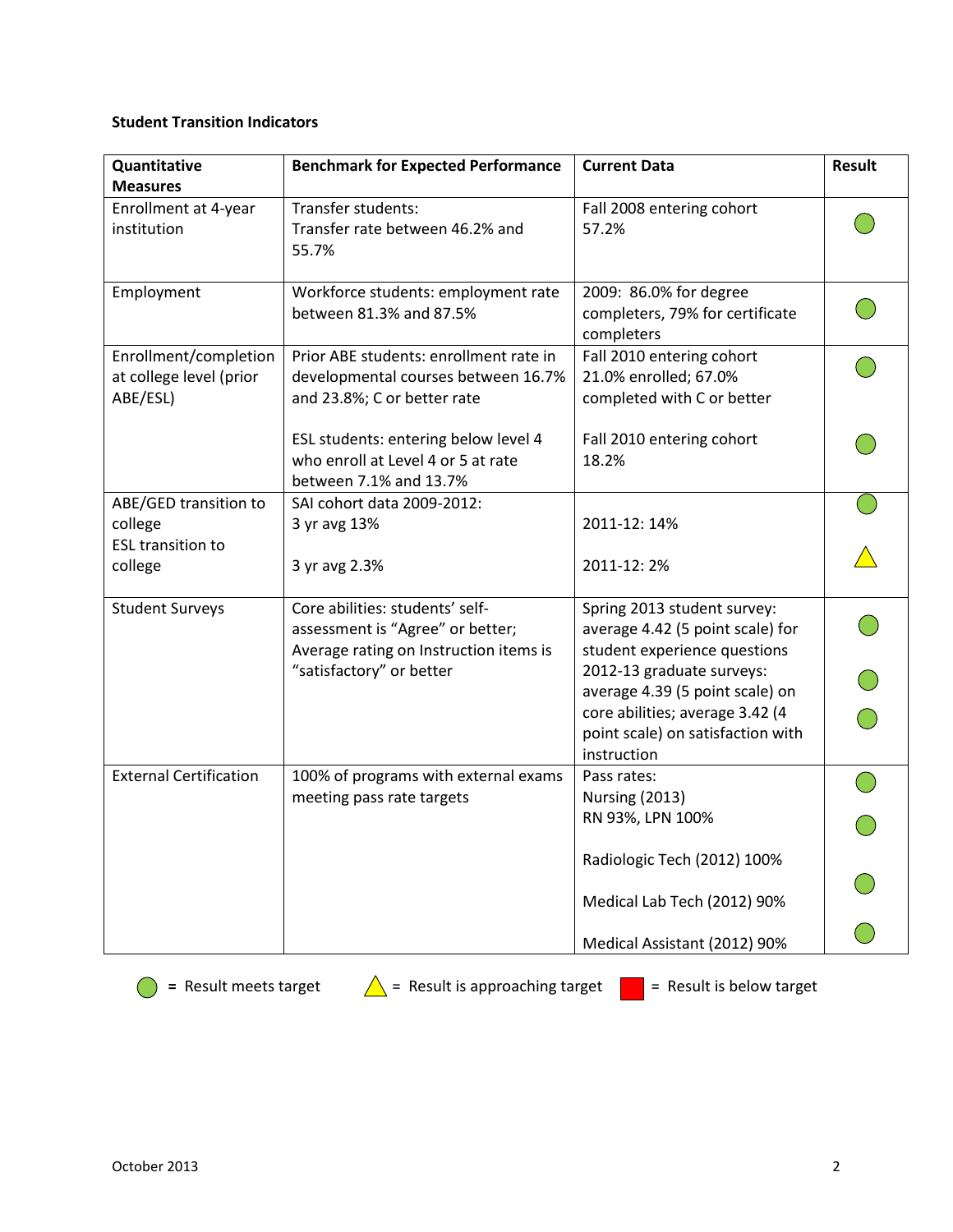# **Educational Achievement Narrative**

Objective: Students will achieve their goals for education and employment through preparation for successful transfer to the baccalaureate level, development of the professional/technical expertise for successful entry into the workforce, or proficiency in college readiness skills needed to pursue goals for further education and employment.

**Indicator: Student Progress.** Measures of student progress look at how students move along the path to completing educational goals. These measures are defined differently for different types of students: those with transfer or vocational intent, those who are not fully college-ready when they enter WVC, and those seeking to learn basic skills or English as a second language. Key measures are retention (do students stay at WVC once they enter?) and completion (do students attain degrees or certificates?).

**Measure: Fall-to-fall retention.** Fall to fall retention looks at how well degree-seeking students are retained from their first year at WVC to their second year. This is a common measure utilized by colleges throughout the United States and provides a foundation from which other questions can be asked. This measure identifies a cohort of students who enter in the fall of each year, and tracks how many are still enrolled in fall quarter one year later. Students are grouped by intent: transfer or workforce (excluding those who enroll to upgrade job skills rather than complete a degree or certificate). In addition, students who are not ready for college when they enter WVC, including both transfer and workforce intent, are tracked in the "developmental" cohort. Current performance reflects the retention rate for students who entered in fall 2011 as measured in fall 2012. Data source: SBCTC Data Warehouse.

**Measure: Fall to spring retention.** For students who enrolled exclusively in Adult Basic Education (Basic Skills or ESL) courses in their first quarter at WVC, this measure assess whether they are still enrolled in the spring. Students are not tracked into a second year as the length of basic skills instruction will vary according to student needs. Staffing changes this year are intended to improve support for basic skills retention, including the hiring of an ABE Success Coordinator. Current performance reflects the retention rate for students who entered in fall 2012 as measured in spring 2013. Data source: SBCTC Data Warehouse.

| <b>Group and Target Range</b> | <b>Retention Rate</b> | <b>Five-Year Trend Notes</b>           |
|-------------------------------|-----------------------|----------------------------------------|
|                               |                       |                                        |
| Transfer students:            | Fall 2011 to Fall     | Current rate is 4% increase over 2007  |
| Fall to fall retention rate   | 2012: 57.8%           | cohort; peak was 61% in 2009           |
| between 52.3% and 56.5%       |                       |                                        |
| Workforce students:           | Fall 2011 to Fall     | Current rate is 13% increase over 2007 |
| Fall to fall retention rate   | 2012:52.7%            | cohort                                 |
| between 40.7% and 49%         |                       |                                        |
| Developmental students:       | Fall 2011 to Fall     | Current rate is 4% over 2007 cohort;   |
| Fall to fall retention rate   | 2012:50.2%            | peak was 56% in 2010                   |
| between 46.8% and 54.6%       |                       |                                        |
| Basic skills students:        | Fall 2012 to Spring   | Current rate is 14% increase over 2008 |
| Fall to spring retention rate | 2013: 22.9%           | cohort                                 |
| between 16.3% and 27.5%       |                       |                                        |
|                               |                       |                                        |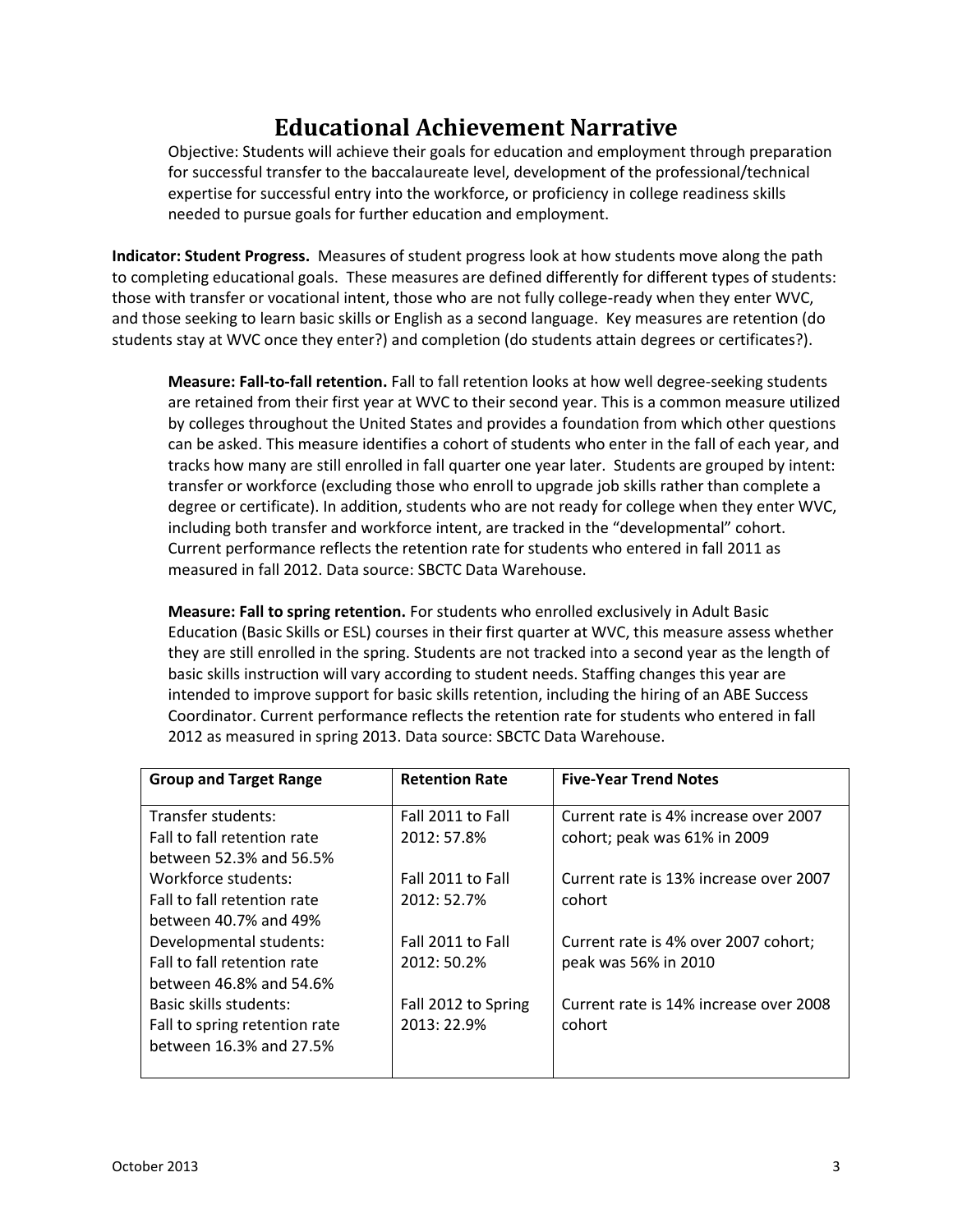**Measure: 15 college-level credits earned in first year of enrollment.** This is an alternate measure of retention which corresponds to one of the momentum points in the SBCTC Student Achievement Initiative. IBEST programs that integrate basic skills with college-level instruction are designed to support students in earning 15 college level credits by the end of one year in the program. Cohorts of students enter WVC in fall quarter and their standing on this measure is determined at the end of the academic year. Current performance represents the rate at which new students entering in Fall 2012 attained 15 credits during the 2012-13 academic year. In this year, the Workforce Education student cohort (177 students entering in fall 2012) did not attain this measure at the expected rate. To address this, the Workforce Education Division is reviewing its curriculum, revising several course outlines, and looking into intentional advising training for the coming year. Data source: SBCTC Student Achievement Initiative reports/SBCTC Data Warehouse.

| <b>Group and Target Range</b>                                                                                                      | Percentage that attain 15-<br>credit SAI point | <b>Five-Year Trend Notes</b>                                                         |
|------------------------------------------------------------------------------------------------------------------------------------|------------------------------------------------|--------------------------------------------------------------------------------------|
| Transfer intent students:<br>Point earned rate between 64.2%<br>and 68.9%                                                          | Fall 2012 entering cohort:<br>72.9%            | Current rate is 5% increase<br>over 2008 cohort and high<br>point of past five years |
| Workforce intent students:<br>Point earned rate between 30%<br>and 41.5%                                                           | Fall 2012 entering cohort:<br>29.1%            | Current rate represents a<br>decrease for the first time in<br>five years.           |
| Developmental - any student in<br>pre-college math or English in first<br>quarter:<br>Point earned rate between 52.1%<br>and 59.2% | Fall 2012 entering cohort:<br>63.2%            | Current rate is increase of 24%<br>over 2008 cohort                                  |

**Measure: Completion.** Completion rates are determined by identifying a cohort of new students entering WVC in fall quarter with a Transfer or Vocational intent (alone or in addition to other goals). These students are tracked through 150% of the minimum time required to attain a degree or certificate. For example, students in two-year degree programs are tracked for three years; any who are awarded a degree in that time frame are counted as 'completers.' This approach to measuring completers recognizes that not all students are able to attend college full-time, and is consistent with the federal IPEDS timeframe for measuring completions (though IPEDS only includes full-time students in the completion rate measure).

With the national "completion agenda", this area will continue to be a focus for WVC. To continue to improve completion, WVC is developing a comprehensive advising plan that includes the concept of a completion coach/retention specialist. This position will assist continuing students in their path toward completion and/or transfer. In addition, WVC is participating with Central Washington University to launch a reverse transfer program, which encourages students who have moved on to CWU to transfer back needed credits to earn their associate degree. This pilot will be implemented by December 2013.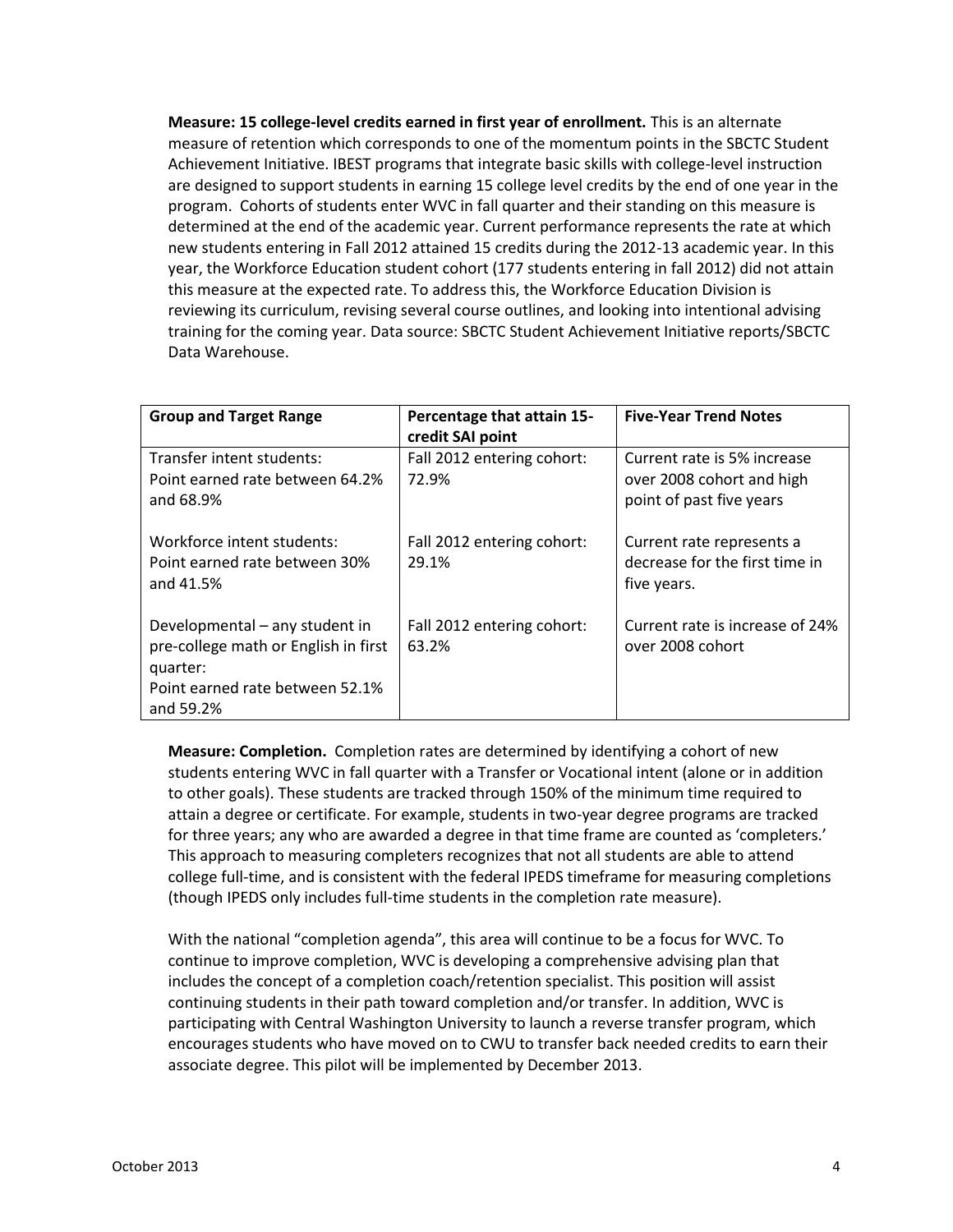Current data are from the cohort that entered WVC in fall 2010. Workforce students who enroll to upgrade job skills rather than pursue a degree or certificate are not included. Data source: SBCTC Data Warehouse.

| <b>Group and Target Range</b>           | <b>150% Completion Rate</b> | <b>Five-Year Trend Notes</b> |
|-----------------------------------------|-----------------------------|------------------------------|
| Transfer students:                      | Fall 2010 entering cohort   | Current rate is 2% higher    |
| Completion rate between 22.6% and 27.3% | 23%                         | than 2006 cohort             |
| Workforce students:                     | Fall 2010 entering cohort   | Current rate is 11%          |
| Completion rate between 22.3% and 31.5% | 40.0%                       | higher than 2006 cohort      |
| Developmental students:                 | Fall 2010 entering cohort   | Current rate is 7% higher    |
| Completion rate between 16.1% and 22.7% | 23.1%                       | than 2006 cohort             |

#### **Indicator: Student Transition**

**Measure: Transfer Student Enrollment at Baccalaureate Institutions.** WVC has selected student transitions as another indicator toward identifying the success made toward educational achievement. The first quantitative measure provided in looking at student transition success is enrollment at 4-year institution. The transfer student population is utilized for this measure and the target is a rate between 4.2% and 55.7%. The most recent transfer cohort data indicated that 57.2% of the entering cohort successfully transferred within three years of beginning their program at WVC. This rate is 4% higher than the rate five years ago.

**Measure: Post-Program Employment for Vocational Students.** Employment is measured for students with Workforce intent who earned at least 45 credits at WVC before leaving. The employment rate for students who completed a two-year degree is 86%, and is 79% for those with a one-year certificate. For all students who earned at least 45 credits and a 2.0 GPA at WVC prior to leaving, the employment rate is 82%. This rate was equal to the employment rate from 2005, indicating that even though these students left the college during the recession, they were successful in finding employment.

In addition to the services that individual students can access through the Career Center, WVC has expanded its Continuing Education staff to include a part-time business outreach position to ensure good connections with employers in the district, which will further enhance employment opportunities for students.

**Measure: Enrollment/Completion at College Level for Basic Skills/Developmental Students.** A third area that helps WVC determine student success is the movement of students who are not prepared for college at the time of entry into college-level coursework and programs. Basic skills students are meeting the target, with 21% moving to a developmental-level course within three years of first enrolling in basic skills. Of those who transition, 67% are successfully completing courses. While transition rates have been improving, WVC is committed to improvement. An ABE Student Success Coordinator was hired in summer 2013, which will support greater coordination and outreach for this population. The goal of this hire in particular is to see this population succeed in transitioning through the basic skills curriculum and enroll in college-level program pathways. The new Title III grant will also provide additional support for basic skills transition.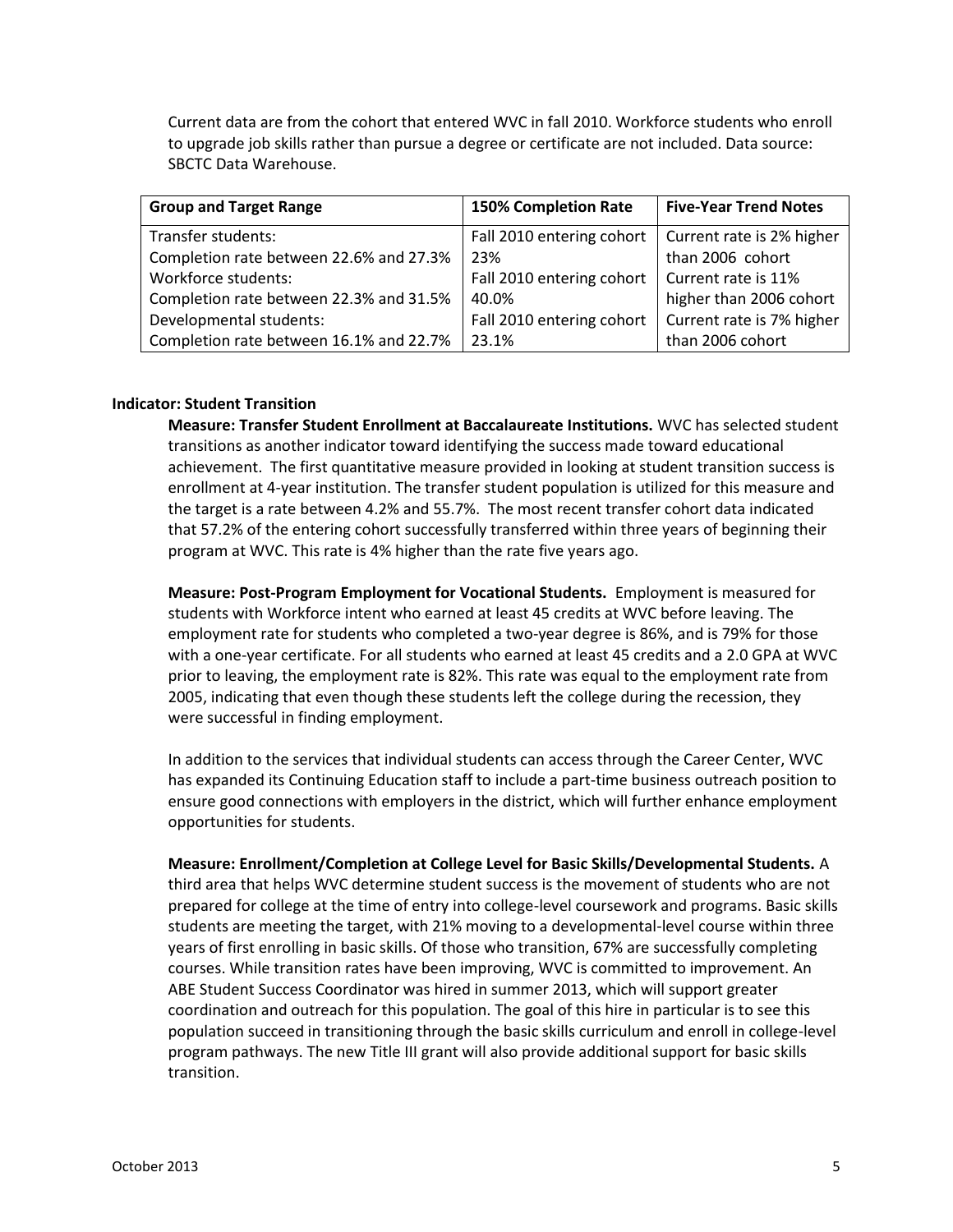## **Indicator: External Certification**

**Measure: Licensure Exam Results.** All program areas with licensure exams – Nursing (LPN and RN), Medical Assistant, Medical Laboratory Technology, and Radiologic Technology – are meeting program goals for pass rates. These exams are taken after graduation and are required for entry into professional practice in the field. Exam pass rates are monitored closely by these programs and their advisory committees.

## **Qualitative Indicators of Educational Achievement**

In addition to the quantitative indicators that support benchmarking and the identification of a target for expected performance, the college monitors and reviews a number of qualitative indicators of educational achievement to be sure that we remain on track for attainment of this core theme. These indicators and the data sources are summarized below.

## **Indicator: Student Learning Outcomes**

## **Data Source: Class-Based Assessment**

Every course at WVC has a course outline (which is the foundation for every syllabus) that provides the content overview for the course material and the core abilities expected to be taught/exposed in the course. As of last year, all course outlines were updated and reviewed for inclusion of the **core abilities**. At present, an analysis is being conducted from these updates course outlines to determine what class and what program offer a compliment of core abilities. This is so WVC can determine if all of our curricula is offering opportunities for students to be introduced to these common abilities. Once that analysis is done, WVC needs to determine how next to proceed with **evaluating student success** with these core abilities. Two methods are being discussed—the introduction of an e-Portfolio pilot (where students can keep samples of their work from classes that identify certain proficiency with a core ability), and a nationally normed assessment measure of critical thinking, like that of the CCLA. Course outlines are posted online quarterly on the WVC Commons website.

[www.commons.wvc.edu](http://www.commons.wvc.edu/) – go to Instructional Administration, click on 'Curriculum' in the lefthand navigation menu.

## **Data Source: Program Outcomes Assessment**

Instructional departments at WVC conduct program-level reviews that are utilized for continuous improvement. The Assessment Committee, a standing governance committee, has managed this process and provided resources for faculty. Program outcomes reports are posted on the WVC Commons website at

[http://commons.wvc.edu/ie/outcomes/SitePages/Program%20Outcomes.aspx.](http://commons.wvc.edu/ie/outcomes/SitePages/Program%20Outcomes.aspx) Seventeen program reports were reviewed and updated in 2012-13.

**Data Source: Core Abilities.** The final indicator for WVC to determining success toward educational achievement is the qualitative measure of student learning outcomes. This boils down to what is the "*value added"* to the student experience at WVC. Over a decade ago, WVC identified six core abilities that provided a wedge into the conversation about value added.

Degree and certificate-earning students complete a survey in their final quarter at WVC. The survey includes the following self-assessment of the colleges' **core abilities**:

*While a student at WVC, I learned to:*

- *Think critically*
- *Communicate skillfully in diverse ways and in diverse situations*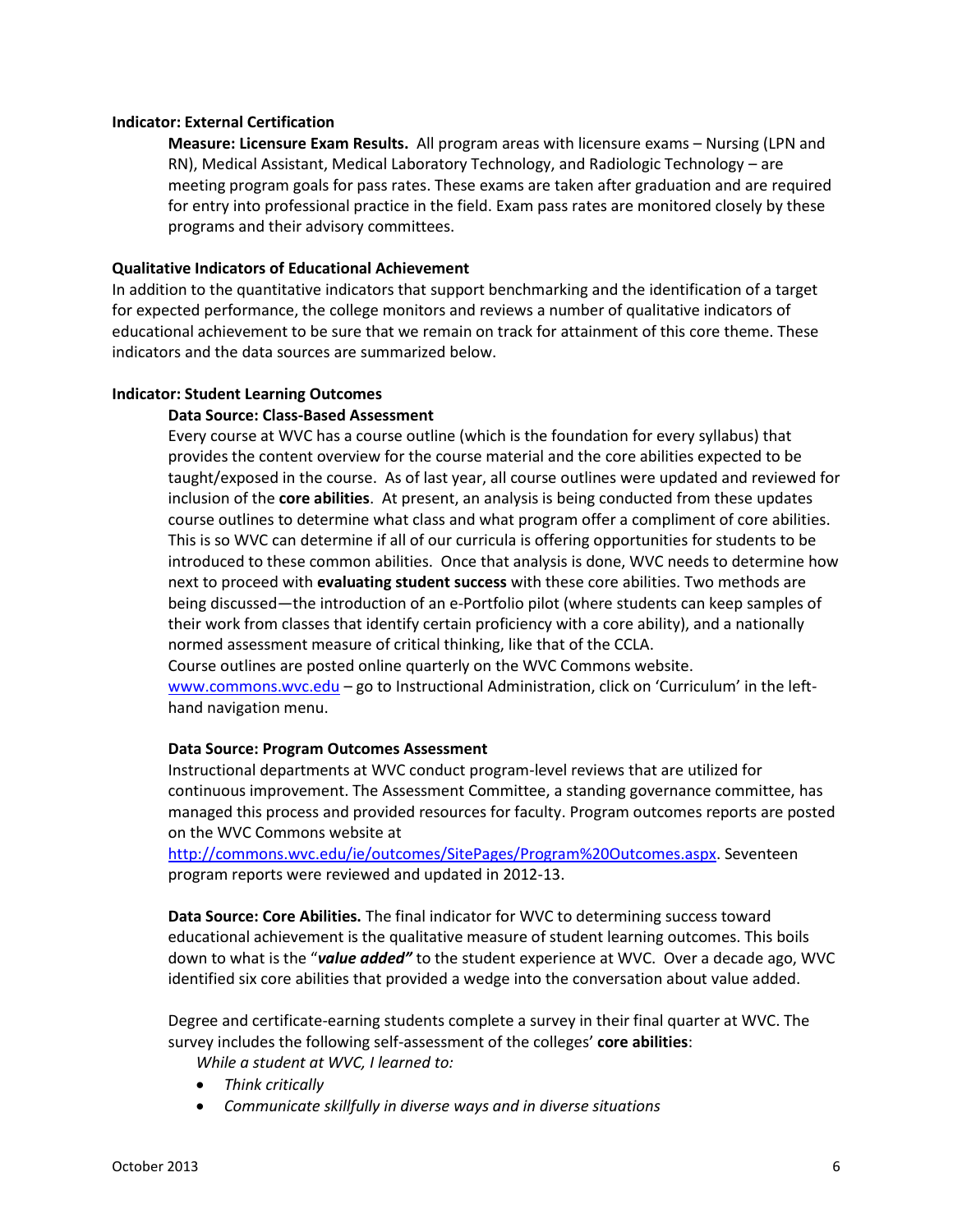- *Locate, use, and analyze information and technology resources*
- *Act responsibly as an individual and as a member of a team or group*
- *Seek knowledge, information, and diverse viewpoints*
- *Clarify and apply a personal set of values/ethics*

Students rate their attainment of these abilities on a five-point scale. For 2012-13 graduates, there were 422 responses with an average rating of 4.39.

## **Data Source: Graduate/Employer Surveys**

Graduate and employer surveys at this time are conducted by individual programs, and are specific to the outcomes for each program. The feedback garnered from these surveys helps determine if WVC graduates are entering the workforce with "value added" skill sets. These results are reviewed by program directors, faculty, and advisory committees. In the coming year, we will explore ways of linking to the WVC Foundation's new alumni relations efforts to connect with more former WVC students in the workforce and solicit feedback about their preparation.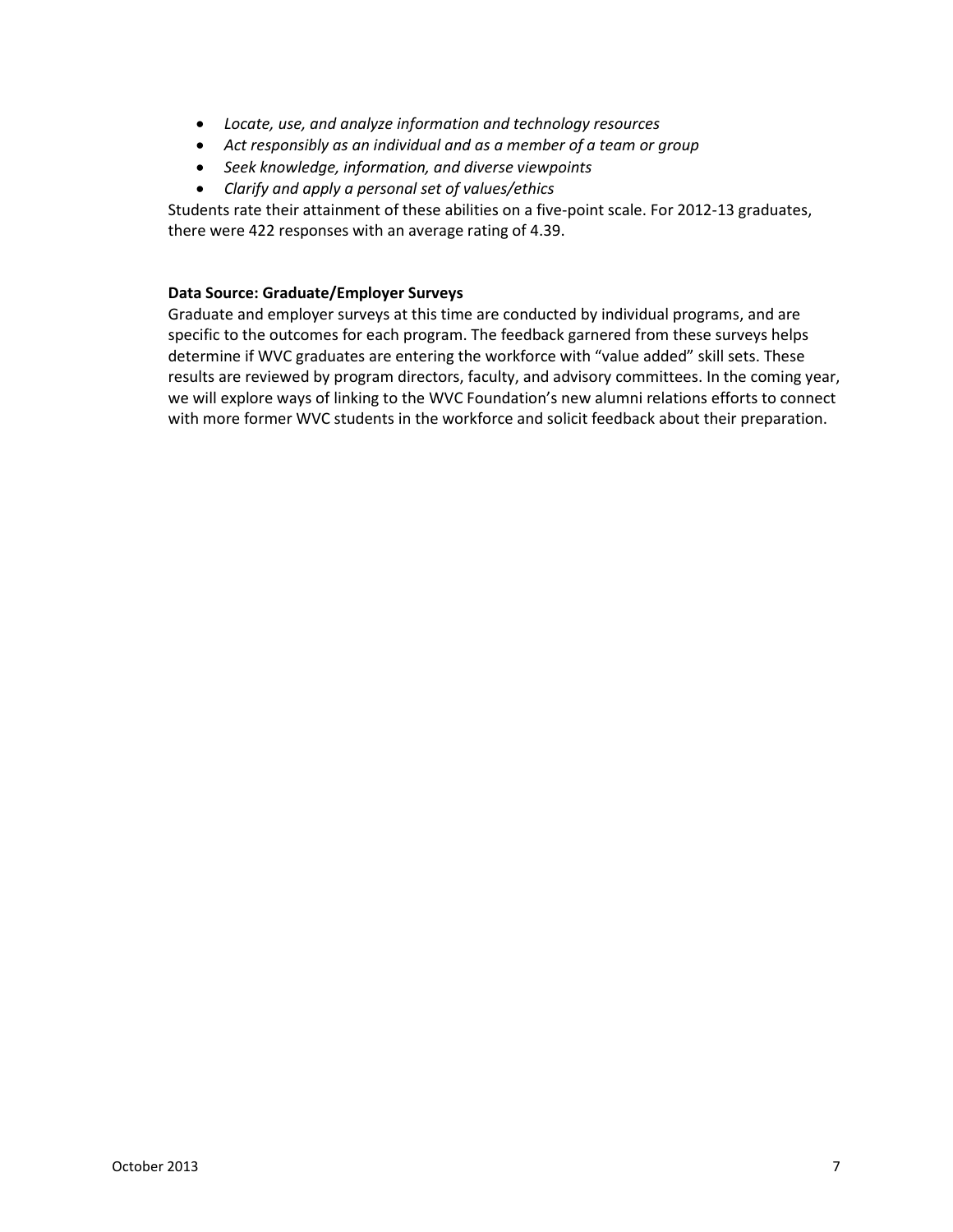# **Educational Achievement Conclusion**

Wenatchee Valley College is meeting expectations for attainment of its Educational Achievement Core Theme. Retention, transition, and completion results indicate that students are meeting their educational goals for transfer preparation, preparation for employment, and development of readiness skills needed to transition successfully into college programs.

# **Educational Achievement Discussion Questions**

 What do we know about achievement of the Educational Achievement core theme? Where are we having success? Where is improvement needed?

What data or information is most helpful in understanding this core theme?

 What message is important to communicate to the public about performance in this core theme?

Which board policies support achievement of this core theme?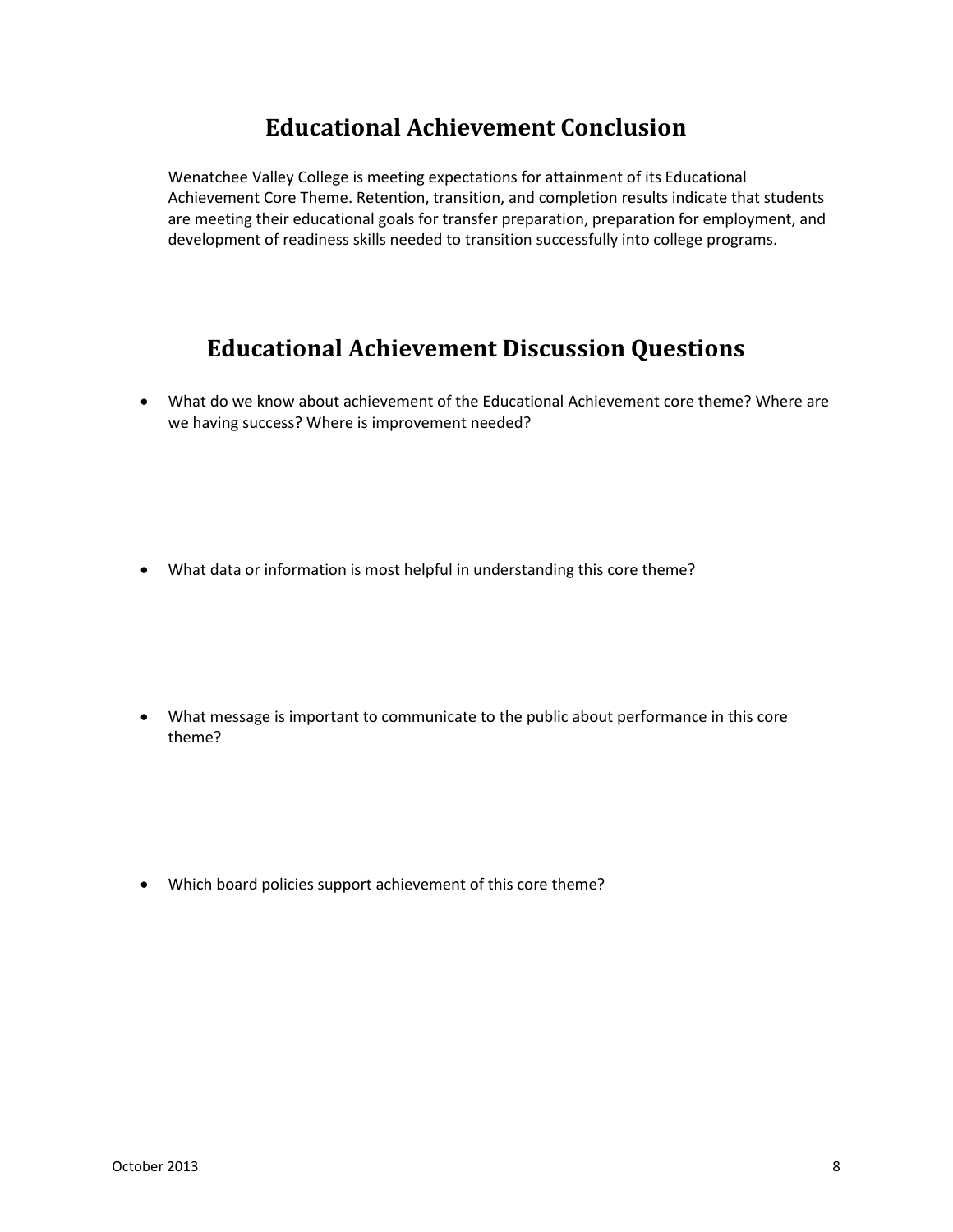# **Support for Learning Scorecard**

Objective: WVC's non-instructional programs and services will support students' attainment of their educational goals and promote access to all of the college's educational opportunities.

| <b>Quantitative Measures</b>                                                       | <b>Benchmark for Expected</b>                                                              | <b>Current Data</b>                                                                                                                       | Result |
|------------------------------------------------------------------------------------|--------------------------------------------------------------------------------------------|-------------------------------------------------------------------------------------------------------------------------------------------|--------|
|                                                                                    | Performance                                                                                |                                                                                                                                           |        |
| Relationship of student<br>development services<br>to student<br>progress/learning | Currently tracking retention<br>and completion for CAMP and<br><b>CCAMPIS participants</b> | <b>CAMP 2012 Performance Report:</b><br>25 of 30 objectives met at 100%<br>or more; achievement of other<br>objectives ranged from 72% to |        |
| outcomes                                                                           |                                                                                            | 82%<br>CCAMPIS: 100% of 2010-11<br>participants graduated or<br>returned in 2011-12                                                       |        |
| Student satisfaction<br>with services                                              | "Satisfactory" or better on<br>graduation<br>survey/CCSSE/student survey                   | Spring 2013 student survey:<br>average 3.62 (5-point scale) for<br>student support questions                                              |        |
|                                                                                    |                                                                                            | 2012-13 graduate survey: average<br>3.38 rating (4-point scale) on<br>satisfaction with services                                          |        |

## **Student Services Support**

## **Library Support**

| Quantitative<br><b>Measures</b>                       | <b>Benchmark for Expected</b><br>Performance                             | <b>Current Data</b>                                                                                  | Result |
|-------------------------------------------------------|--------------------------------------------------------------------------|------------------------------------------------------------------------------------------------------|--------|
| Support for student<br>learning and core<br>abilities | "Satisfactory" or better on<br>graduation<br>survey/CCSSE/student survey | Spring 2013 student survey:<br>average 3.99 on library/website<br>support (5 point scale)            |        |
|                                                       | 2013 Library survey                                                      | Average rating 4.5 or better (5<br>point scale) of staff expertise,<br>professionalism, availability |        |

## **Infrastructure Support**

| Quantitative<br><b>Measures</b>                                         | <b>Benchmark for Expected</b><br>Performance                                | <b>Current Data</b>                                                                                                                                  | Result |
|-------------------------------------------------------------------------|-----------------------------------------------------------------------------|------------------------------------------------------------------------------------------------------------------------------------------------------|--------|
| Sufficiency of facilities,<br>technology to support<br>student learning | Staff and student surveys -<br>average response<br>"satisfactory" or better | Spring 2013 student survey and<br>Fall 2012 staff survey: average<br>responses "satisfactory" or better<br>on facilities and technology<br>questions |        |



**C** = Result meets target  $\triangle$  = Result is approaching target  $\triangle$  = Result is below target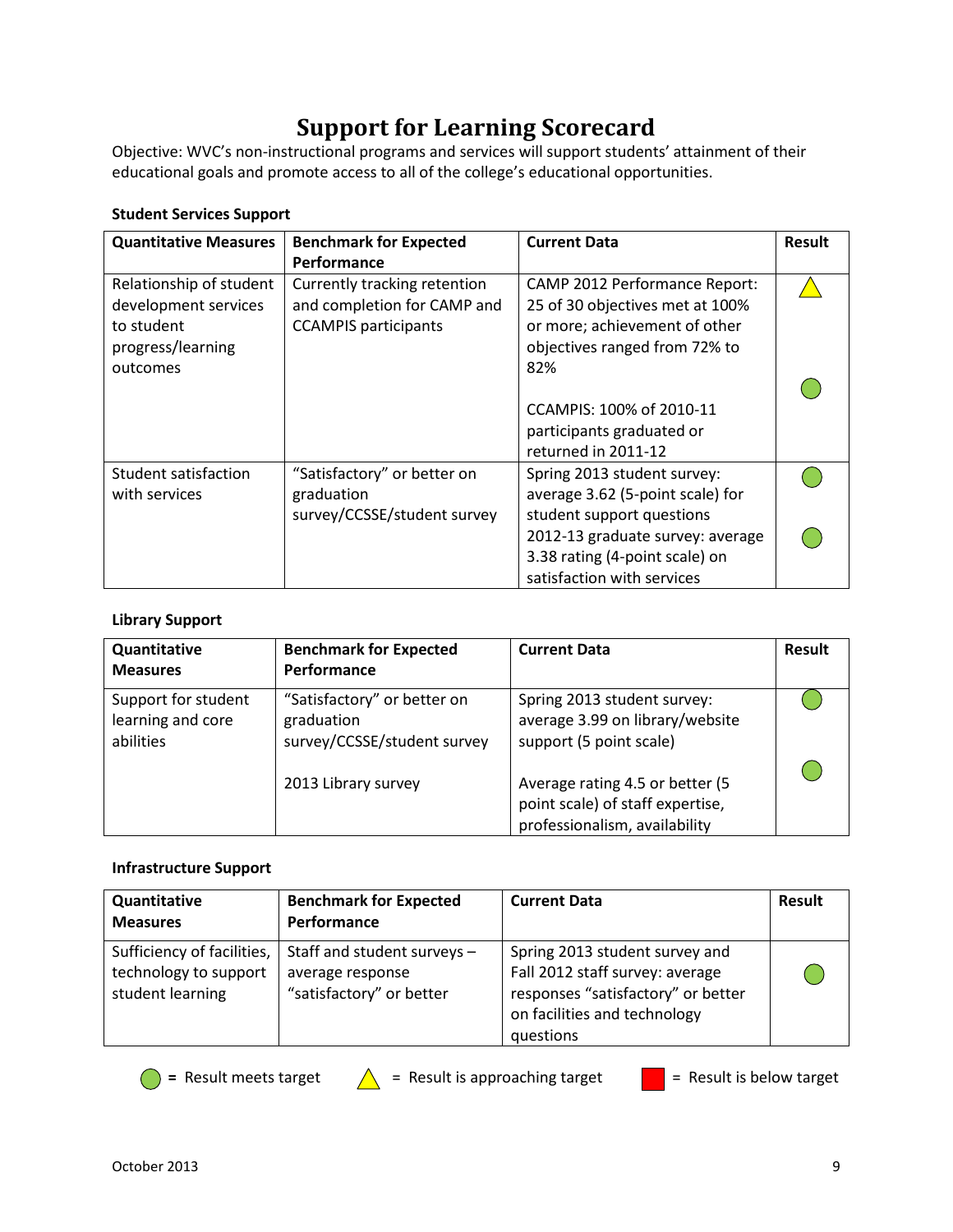# **Support for Learning Narrative**

Objective: WVC's non-instructional programs and services will support students' attainment of their educational goals and promote access to all of the college's educational opportunities.

## **Indicator: Student Services Support**

## **Measure: Relationship of Student Services to Student Success Outcomes**

WVC is expanding its understanding of the impact of student services on student success by identifying students that have received particular services and looking at educational achievement outcomes. Two support activities that are funded by federal grants include retention information for participating students in annual performance reports. The WVC CAMP program was recognized as having the highest first-year completion rate of all 2010-11 CAMP programs: 100% of program participants successfully completed their first year of college. The retention rate for 2011-12 was lower at 67%; the 2012-13 report is not yet completed. The CCAMPIS grant supports WVC's partnership with the Westside High School Early Learning Center to provide affordable, high-quality childcare for students who are parents. In the most recent CCAMPIS performance reporting period, 100% of participating WVC students in 2010-11 graduated or returned to WVC in 2011-12. In 2012-13, 65% of the 26 families using the Early Learning Center's services were WVC students.

**Measure: Student satisfaction with services.** Students provide feedback on college services at several points. Every three years, a district-wide student survey is conducted in day, evening, and online class sessions selected to provide a representative group of transfer and workforce students. The most recent survey was conducted in spring 2013. In the past, we have contracted with the national Community College Survey of Student Engagement (CCSSE), but this year opted to develop our own survey to better tailor it to WVC programs and outcomes of interest. Survey questions asked about satisfaction with college services and the frequency and helpfulness of interactions with a variety of offices. A total of 620 students responded. Questions about student support services received an average response of 3.62 on a five-point scale. Students are also asked for feedback at the time they complete their degree or certificate. In 2012-13, 422 students completed this survey; the average rating on questions about satisfaction with services was 3.38 on a four-point scale.

## **Indicator: Library Support**

## **Measure: Support for student learning and core abilities**

Library instruction and services focuses on two of the core abilities: think critically; and locate, use, and analyze information and technology resources. Library data show continued strong use of printed book collection and electronic resources.

The entire library instruction program is shifting away from simplistic database instruction to a critical thinking model. Librarians are currently updating course content for the library skills course.

Students are asked about library services in both the district-wide student survey and in a survey conducted directly by the library each spring. Results indicate a high degree of satisfaction with library services. Responses to questions about library services and the library website on the district student survey received an average rating of 3.99 on a five-point scale. In the library survey, responses averaged 4.5 or better on a five-point scale to questions about the expertise,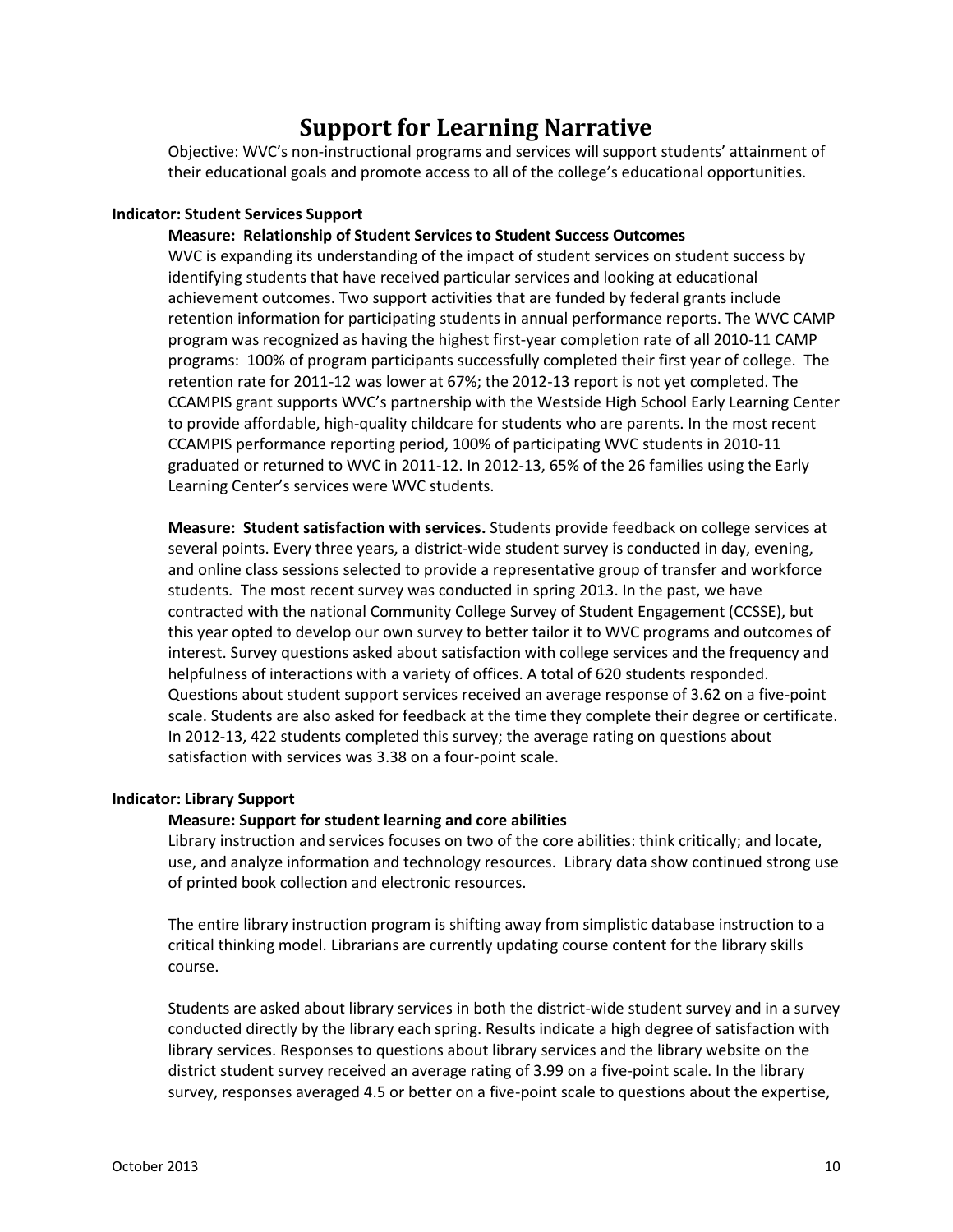professionalism, and availability of library staff. Library survey results will be further analyzed to associate feedback with academic progress.

#### **Indicator: Infrastructure Support**

## **Measure: Sufficiency of facilities, technology to support student learning**

The most recent Facilities Condition Survey report was received in February 2012. A new survey was conducted in 2013, but the report will not be available until early 2014. Preliminary results provided by the consultant indicate that WVC has addressed the deficiencies identified in the 2012 report where repairs were warranted. The overall age of facilities and insufficient funding for repairs is an ongoing concern. Wells Hall remains the college's priority need for replacement.

Highly integrated, long term technology planning is represented in two activities: the college's area plans and a more detailed plan written by the Technology department. The latter synchronizes 18 projects and incorporates the recent consolidation of the library, technology and distance learning departments. It covers a five year period to include the replacement of the student data system, and addresses network and desktop equipment replacement. Recent improvements include the replacement of the telephone system, development of a virtual desktop infrastructure, and a Google-type interface for searching library content. Remaining tasks identified in the plan include updating the wvc.edu website, implementing the virtual desktop project, and preparing for ctcLink. The Title III grant will also support improvements in data tracking and analysis tools and expansion of the college's technology capacity.

The spring 2013 district student survey, the 2012-13 graduation survey, and the fall 2012 staff survey all have average responses higher than "satisfactory" on questions relating to facilities and technology support.

#### **Qualitative Indicators of Support for Learning**

In addition to the quantitative indicators that support benchmarking and the identification of a target for expected performance, the college monitors and reviews a number of qualitative indicators of educational achievement to be sure that we remain on track for attainment of this core theme. These indicators and the data sources are summarized below.

#### **Indicator: Access**

## **Data Source: Childcare and transportation services**

The Westside Early Learning Center at Westside High School is available to WVC students and staff on a sliding fee scale basis. In 2012-13, 65% of the families using center childcare services were WVC students.

Wenatchee campus students have free access to Link Transit bus services through a contract with the college paid for by ASWVC student activity funds. In 2012-13, the college supported the purchase of bus passes for Wenatchee campus employees.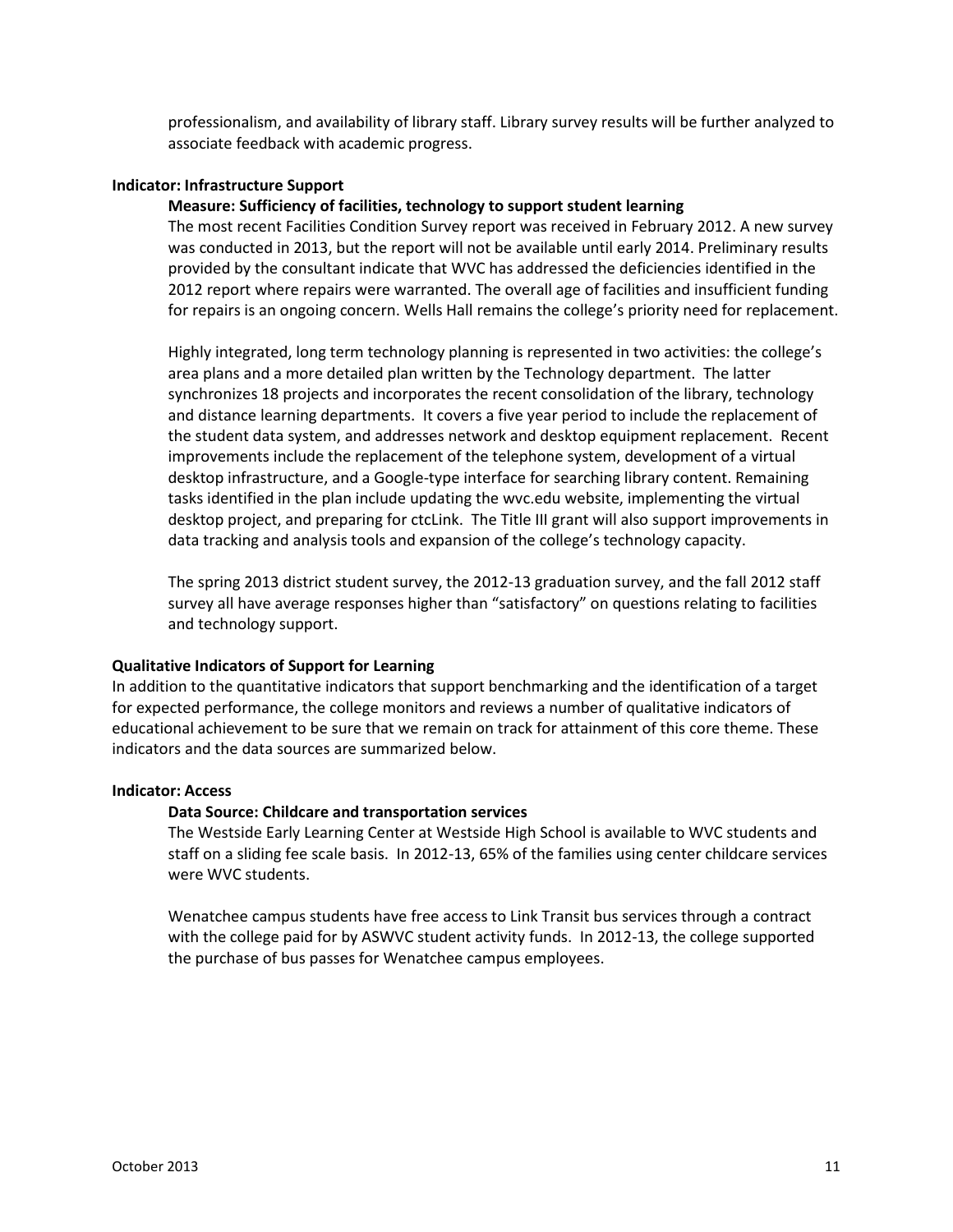#### **Data Source: Financial support**

| Year    | <b>Number of Students</b> | <b>Total Aid Amount</b> |
|---------|---------------------------|-------------------------|
| 2007-08 | 2182                      | \$12,668,581            |
| 2008-09 | 2348                      | \$14,158,336            |
| 2009-10 | 2720                      | \$17,864,206            |
| 2010-11 | 3043                      | \$19,813,486            |
| 2011-12 | 3216                      | \$21,696,597            |
| 2012-13 | 3031                      | \$22,820,734            |

**Financial Aid Awards 2007-08 to 2012-13**

In 2012-13, the total amount of aid awarded was higher than the previous year by over \$1.1 million, but 185 fewer students received aid.

## **Tuition Payment Plan Participation**

This option allows students the flexibility of making tuition payments in installments rather than having to pay the full amount at once.

|                      | <b>Number of Participating Students</b> |      |        |               |              |
|----------------------|-----------------------------------------|------|--------|---------------|--------------|
| <b>Academic Year</b> | <b>Summer</b>                           | Fall | Winter | <b>Spring</b> | <b>Total</b> |
| 2006-07              |                                         |      | 147    | 129           | 276          |
| 2007-08              | 43                                      | 195  | 157    | 180           | 575          |
| 2008-09              | 61                                      | 296  | 234    | 249           | 840          |
| 2009-10              | 129                                     | 509  | 328    | 319           | 1285         |
| 2010-11              | 134                                     | 518  | 400    | 368           | 1420         |
| 2011-12              | 184                                     | 567  | 387    | 361           | 1499         |
| 2012-13              | 167                                     | 561  | 386    | 374           | 1488         |

## **Data Source: Activities to support environment for teaching and learning**

A broad range of efforts across the college provide support for learning by providing resources for enhancements to the learning environment. Over the past year these have included remodeling of facilities, technology enhancements, and communications through the website and print publications. The Academic Support, Facilities, and Marketing Committees provide vehicles for faculty and staff input into planning and implementation. In 2012, the student web portal was introduced; data from the spring 2013 survey indicate that half of enrolled students are using the portal regularly and find it useful.

Professional development activities also support the environment for teaching and learning. The Professional Development Committee reviews requests for faculty sabbaticals; professional development grants are available to faculty, classified staff, and exempt staff. The Safety Committee provides input to training on safety issues and emergency procedures. The Human Resources department has recently implemented online training resources.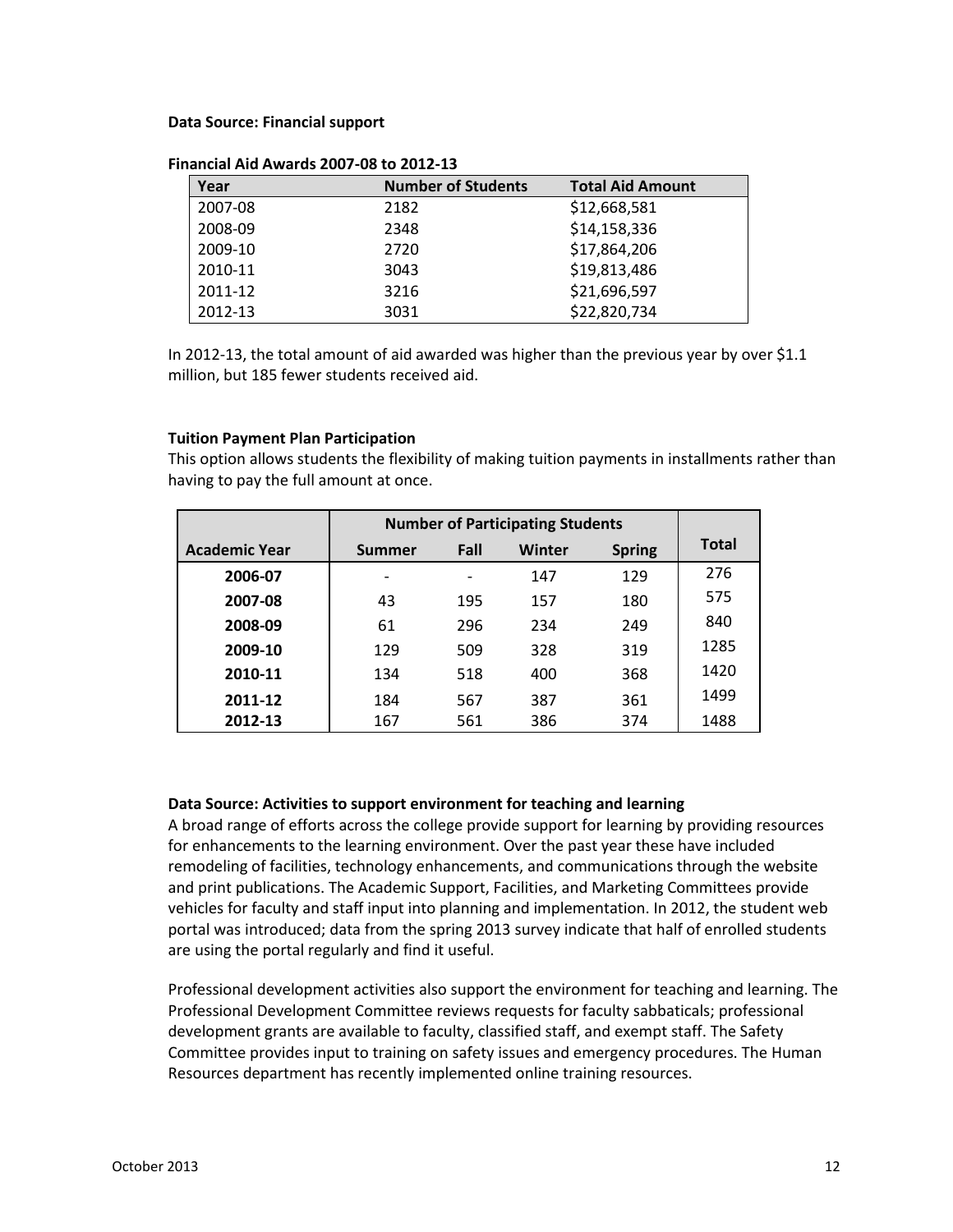Providing a positive environment for teaching and learning also encompasses prevention of harassment and systems for dealing with disruptive or inappropriate behaviors. The Risk Advisory Team continues to provide training and information for faculty and staff on managing potential risk and dealing with crises. This group has facilitated training, provided information on what to do in difficult situations, and promoted awareness around the college as well as serving as a clearinghouse for information on incidents that may occur on campus.

## **Indicator: Distance Learning Support**

## **Data Source: Student orientation and support services**

A new online readiness course was developed in 2011-12 and has enrolled over 150 students to date. The course includes an instructor, performance evaluation and clearly stated outcomes. The Educational Planning office developed and piloted an online version of new student orientation in spring 2013. This option provides information on college requirements and navigating through admissions and enrollment processes to students who do not participate in on-campus orientation sessions.

## **Data Source: Faculty development and training**

Quality Matters is "a faculty-centered peer review process that is designed to certify the quality of online and blended courses" ([www.qmprogram.org\)](http://www.qmprogram.org/). Faculty receive training in using the QM Rubric and can then apply that rubric to their own courses or in a peer review process. All of the SBCTC colleges are participants in Quality Matters. Half of WVC's full-time faculty have had some Quality Matters training. Title III support will increase this number.

## **Data Source: Distance Learning Enrollments**

Distance learning enrollment now accounts for approximately 9% of all enrollment. This trend has been steady or slightly increasing. As covered in the collective bargaining agreement with faculty, stipends are provided to faculty members for either curriculum development for a new online course or conversion of a face-to-face course to an online or hybrid format. For fall quarter 2013, over 80 WVC course sections are being offered online and at least five in hybrid format.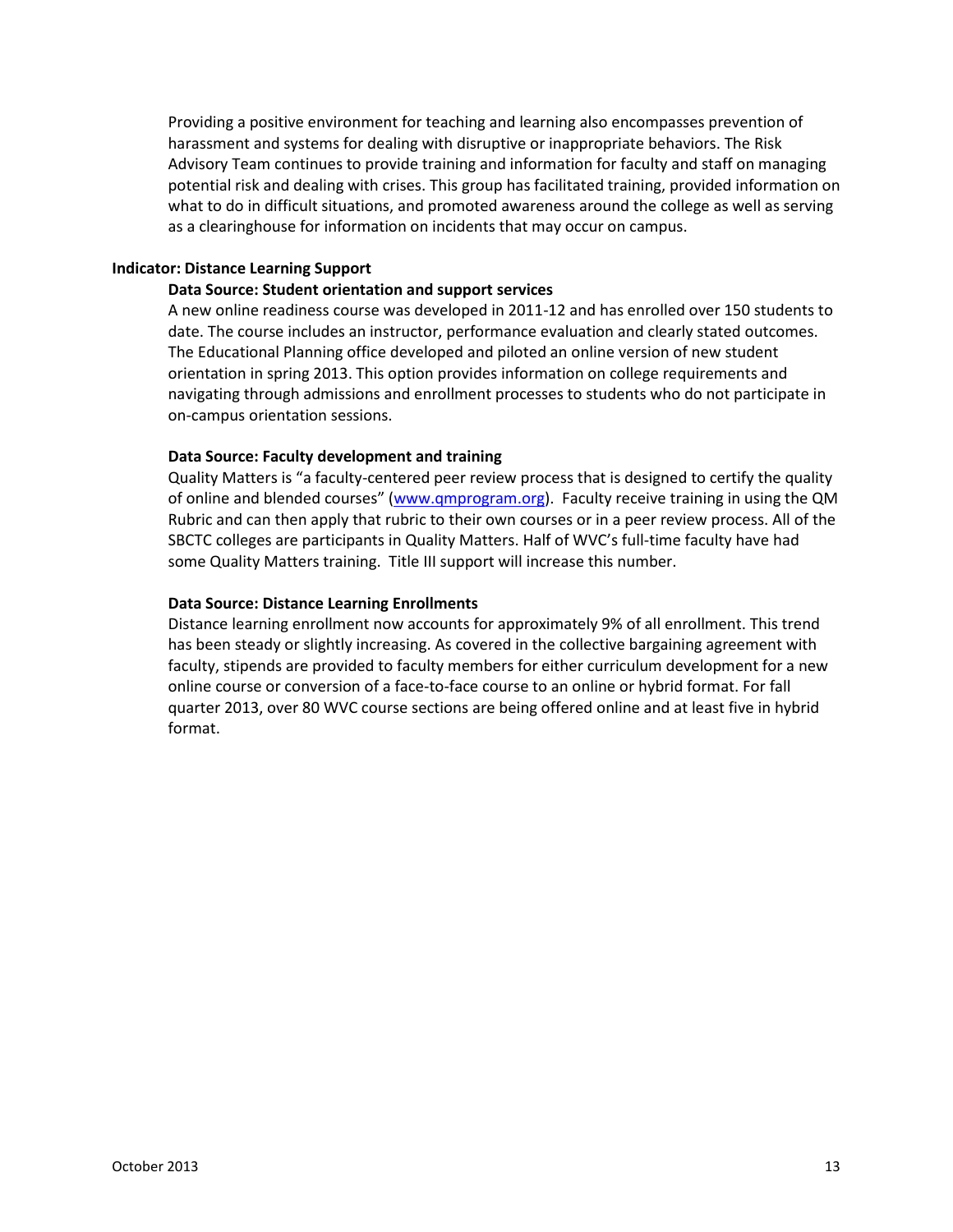# **Support for Learning Conclusion**

Wenatchee Valley College is meeting expectations for attainment of its Support for Learning Core Theme. Students are satisfied with the services, technology, and facilities that support student learning. Cohorts of students receiving specific services are retained at higher rates than the general student population.

# **Support for Learning Discussion Questions**

 What do we know about achievement of the Support for Learning core theme? Where are we having success? Where is improvement needed?

What data or information is most helpful in understanding this core theme?

 What message is important to communicate to the public about performance in this core theme?

Which board policies support achievement of this core theme?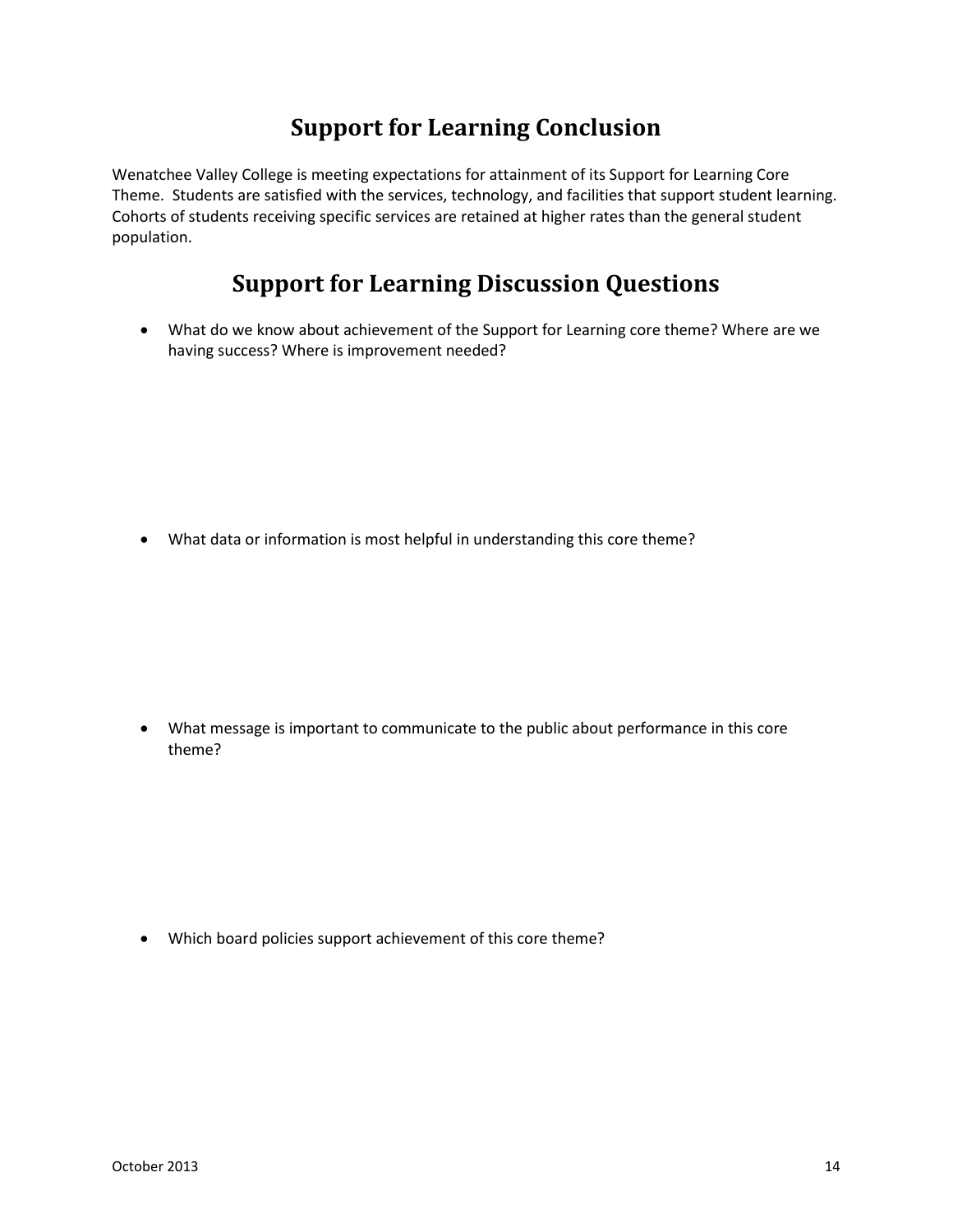# **Responsiveness to Local Needs Scorecard**

Objectives: WVC's degrees, programs, courses and services will be responsive to local demand and community needs. WVC will actively seek community input through its foundations, advisory committees, and collaboration with external organizations.

| <b>Indicators</b> | Quantitative           | <b>Benchmark for Expected</b> | <b>Current Data</b>   | <b>Result</b> |
|-------------------|------------------------|-------------------------------|-----------------------|---------------|
|                   | <b>Measures</b>        | Performance                   |                       |               |
| Resource          | <b>FTE Enrollments</b> | FTE Enrollment targets:       | 2,779 FTEs in 2012-   |               |
| Allocation        |                        | Percentage of FTE             | $13 = 110\%$ of state |               |
| Related to        |                        | allocation                    | allocation            |               |
| Demand and        |                        |                               |                       |               |
| Participation     | Headcounts:            | Transfer: 3235 to 3651        | Transfer: 3375        |               |
|                   |                        |                               |                       |               |
|                   |                        | Workforce: 2514 to 2931       | Workforce: 2516       |               |
|                   |                        |                               |                       |               |
|                   |                        | Developmental: 1571 to        | Developmental: 1853   |               |
|                   |                        | 1809                          |                       |               |
|                   |                        |                               |                       |               |
|                   |                        | <b>Continuing Education:</b>  | Continuing Ed: 1381   |               |
|                   |                        | 1486 to 2300                  |                       |               |
|                   |                        | <b>Running Start:</b>         | Running Start: 516    |               |
|                   |                        | 306 to 421                    |                       |               |
|                   | Local HS graduate      | New data format does          | Largest high schools  |               |
|                   | capture (enrollment)   | not support district-wide     | $56 - 58%$            |               |
|                   | rate                   | summary. New                  | Medium high schools   |               |
|                   |                        | benchmarks as of this         | 11%-60%               |               |
|                   |                        | year: Of all graduates        | Small high schools    |               |
|                   |                        | who go on to college,         | 25%-79%               |               |
|                   |                        | what percentage comes         |                       |               |
|                   |                        | to WVC?                       |                       |               |
| Industry          | Contract and           | Contract training -           | 206 individuals in    |               |
| Relations         | employer-based         | additional data needed        | five companies        |               |
|                   | training               | to benchmark                  | enrolled              |               |
| Economic          | Economic impact        | Return for students,          | Total economic        |               |
| Development       | study 2012             | taxpayers, society            | impact \$152.8m,      |               |
|                   |                        | WVC contribution to           | representing 3.5% of  |               |
|                   |                        | regional economic             | the regional          |               |
|                   |                        | activity                      | economy               |               |





= Result meets target  $\bigwedge$  = Result is approaching target  $\bigcup$  = Result is below target

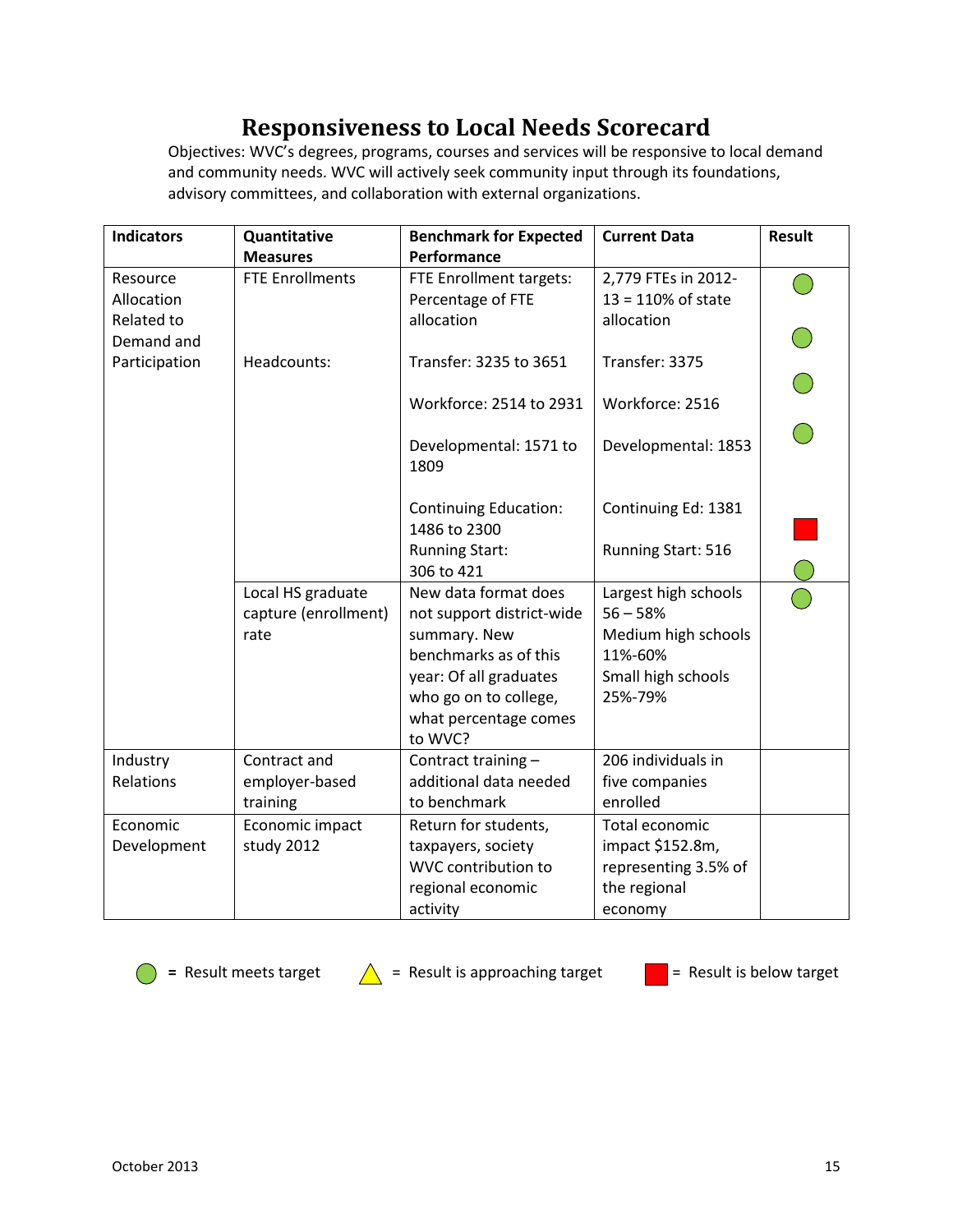# **Responsiveness to Local Needs Narrative**

Objectives: WVC's degrees, programs, courses and services will be responsive to local demand and community needs. WVC will actively seek community input through its foundations, advisory committees, and collaboration with external organizations.

| <b>Enrollment Type and Target</b> | 2012-13 Enrollment        | <b>Five-Year Trend Notes</b>                 |
|-----------------------------------|---------------------------|----------------------------------------------|
| Range                             |                           |                                              |
| FTE Enrollment targets:           | 2,779 FTEs in 2012-13     | Enrollment growth has slowed, but FTEs       |
| Percentage of FTE allocation      | $= 110\%$ of state        | continue to exceed the state allocation      |
|                                   | allocation                |                                              |
| Headcounts:                       | Transfer: 3375            | Transfer is up over 600 students since 2008- |
| Transfer: 3235 to 3651            |                           | 09. FTEs have been steady for the past       |
|                                   |                           | three years.                                 |
|                                   | Workforce: 2516           | Workforce enrollments reached a peak in      |
| Workforce: 2514 to 2931           |                           | 2009-10; the number of students has          |
|                                   |                           | declined but those that are enrolled are     |
|                                   |                           | taking more credits                          |
| Developmental: 1571 to 1809       | Developmental: 1853       | The number of developmental students         |
|                                   |                           | fluctuates but has declined overall for the  |
|                                   |                           | past two years                               |
| Continuing Education: 1486 to     | Continuing Ed: 1381       | Continuing Ed enrollments are up by 170      |
| 2300                              |                           | over the prior year                          |
| Running Start: 306 to 421         | <b>Running Start: 516</b> | Running Start enrollment was at an all-time  |
|                                   |                           | high in 2012-13                              |

## **Indicator: Demand and Participation Measure: Enrollments**

Demand for transfer programs has been fairly steady for the past several years. Workforce enrollments peaked during the initial economic crisis but continue to remain solid across program areas with no areas of concern at the program level. New program development, including a Retail Management Certificate in Business, the Machinist program, and the expansion of Nursing to include a Bachelor of Science degree, helps to diversify program offerings and meet local employment needs. Continuing Education enrollments in arts and leisure classes has been negatively affected by the economic downturn. The department has continued to offer a selection of personal enrichment courses while expanding employer-based training, in part with the support of Job Skills grants. WVC is offering fast-track CNA training in a newly remodeled lab and is now able to offer clock hours to credentialed teachers.

ABE and ESL enrollments are continuing to rebuild after offerings were pulled back during the economic crisis. Over the past three years, an average of 490 students in ABE and 347 students in ESL were served.

## **Measure: Local HS graduate capture (enrollment) rate**

Up through the high school graduating class of 2009, data that tracked the flow of students from high schools to community colleges was provided through the State Board for Community and Technical Colleges. In 2010, a new Education Research Data Center (ERDC) was established at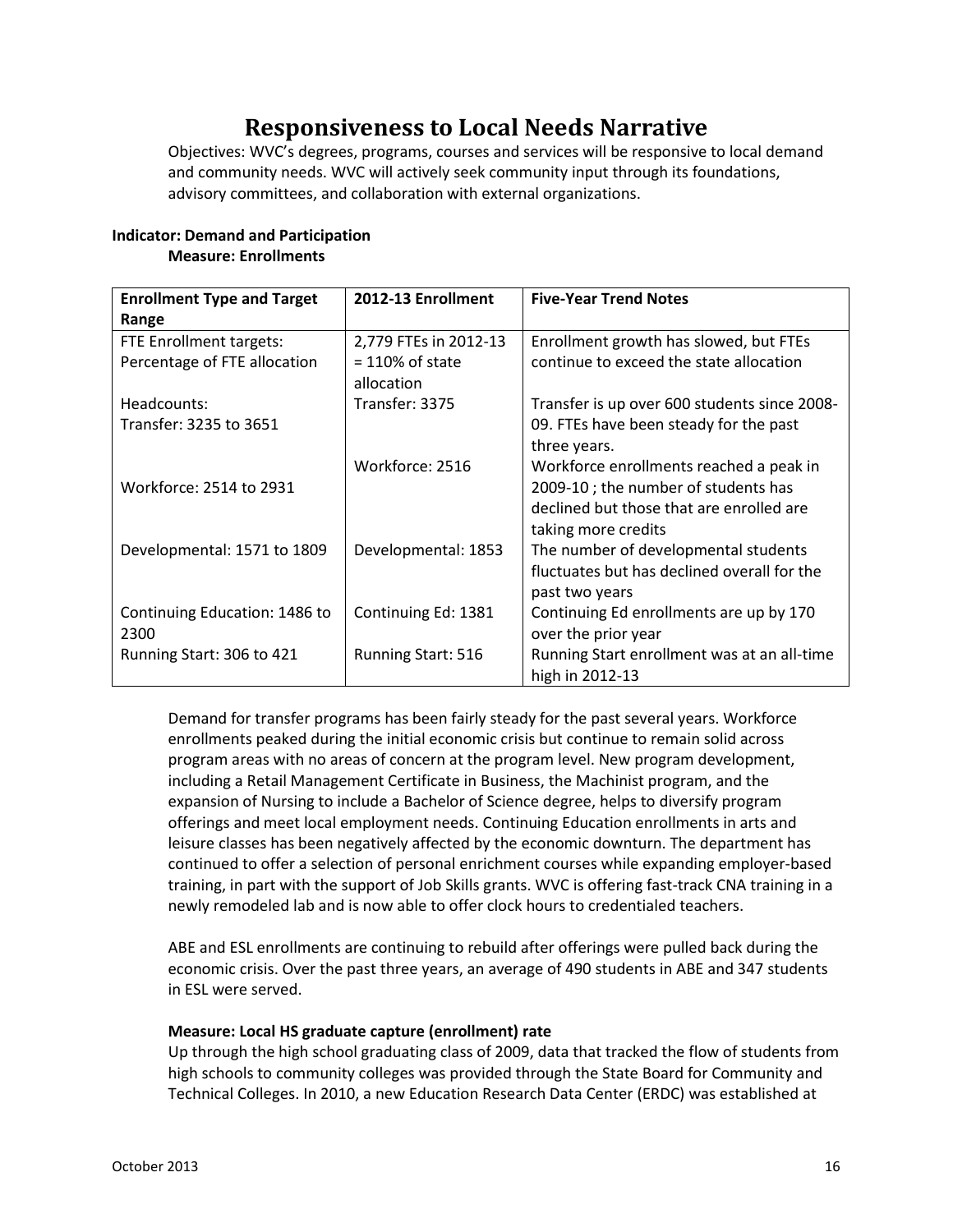the state Office of Financial Management to provide enrollment and tracking data from preschool through college. The new reporting systems have resulted in changes to the data that individual colleges can see about high schools in their service areas. To avoid releasing information that could potentially identify specific individuals, high schools with small graduating classes have enrollment rates reported as a percentage range rather than a specific count of students; the size of the range varies from 5% to 20%, with larger ranges for smaller schools. Wenatchee and Eastmont high schools are the only schools in WVC's service district that are large enough to have student headcounts included in the report. The updated data are presented in the table below for graduating classes from 2009, 2010, and 2011. The "Attending WVC" column represents the percentage coming to WVC of all students from that high school who went on to college the year following graduation.

| <b>High School</b>                   | % Attending WVC |               |               | % Attending College |               |               |  | <b>Average</b><br><b>Class</b><br><b>Size</b> |
|--------------------------------------|-----------------|---------------|---------------|---------------------|---------------|---------------|--|-----------------------------------------------|
|                                      | 2009            | 2010          | 2011          | 2009                | 2010          | 2011          |  | 2009-<br>2011                                 |
| Brewster High School                 | $20 -$<br>29%   | $11 -$<br>19% | $40 -$<br>49% | $45 -$<br>49%       | $50-$<br>59%  | $60 -$<br>64% |  | 45                                            |
| Bridgeport High School               | $20 -$<br>29%   | $20 -$<br>29% | $40 -$<br>59% | $50-$<br>59%        | $60 -$<br>69% | $40 -$<br>49% |  | 33                                            |
| Cascade High School -<br>Leavenworth | $45 -$<br>49%   | $45 -$<br>49% | $45 -$<br>49% | $60 -$<br>64%       | $65 -$<br>69% | $70 -$<br>74% |  | 91                                            |
| Cashmere High School                 | $45 -$<br>49%   | $60 -$<br>64% | $60 -$<br>64% | $60 -$<br>64%       | $70-$<br>74%  | $60 -$<br>64% |  | 111                                           |
| Chelan High School                   | $25 -$<br>29%   | $35 -$<br>39% | $30 -$<br>34% | $55 -$<br>59%       | $70 -$<br>74% | $65 -$<br>69% |  | 84                                            |
| <b>Eastmont Senior High</b>          | 56%             | 54%           | 56%           | 57%                 | 65%           | 57%           |  | 366                                           |
| Entiat Middle and High School        | $40 -$<br>59%   | $60 -$<br>79% | $60 -$<br>79% | $50-$<br>59%        | $40 -$<br>59% | $70 -$<br>79% |  | 23                                            |
| Liberty Bell Jr Sr High              |                 | 0-<br>10%     | $11 -$<br>19% | $50 -$<br>59%       | $60 -$<br>69% | $70 -$<br>79% |  | 37                                            |
| Manson Junior Senior High<br>School  | $11 -$<br>19%   | $50-$<br>59%  | $40 -$<br>49% | $50-$<br>59%        | $60 -$<br>64% | $70 -$<br>79% |  | 37                                            |
| Okanogan High School                 | $20 -$<br>29%   | $40 -$<br>49% | $25 -$<br>29% | $60 -$<br>64%       | $55 -$<br>59% | $70 -$<br>74% |  | 53                                            |
| Omak High School                     | $20 -$<br>24%   | $30 -$<br>34% | $25 -$<br>29% | $40 -$<br>44%       | $50 -$<br>54% | $60 -$<br>64% |  | 94                                            |
| Oroville Middle-High School          | $0 -$<br>10%    | $21 -$<br>39% | $0 -$<br>20%  | $55 -$<br>59%       | $40 -$<br>49% | $35 -$<br>39% |  | 39                                            |
| Pateros High School                  | $21 -$<br>39%   |               | $0 -$<br>20%  | $40 -$<br>59%       | $50-$<br>59%  | $60 -$<br>69% |  | 23                                            |
| Tonasket High School                 | $30 -$<br>34%   | $40 -$<br>49% | $11 -$<br>19% | $60 -$<br>64%       | $45 -$<br>49% | $50-$<br>54%  |  | 70                                            |
| <b>Wenatchee High School</b>         | 45%             | 53%           | 58%           | 65%                 | <b>70%</b>    | 68%           |  | 424                                           |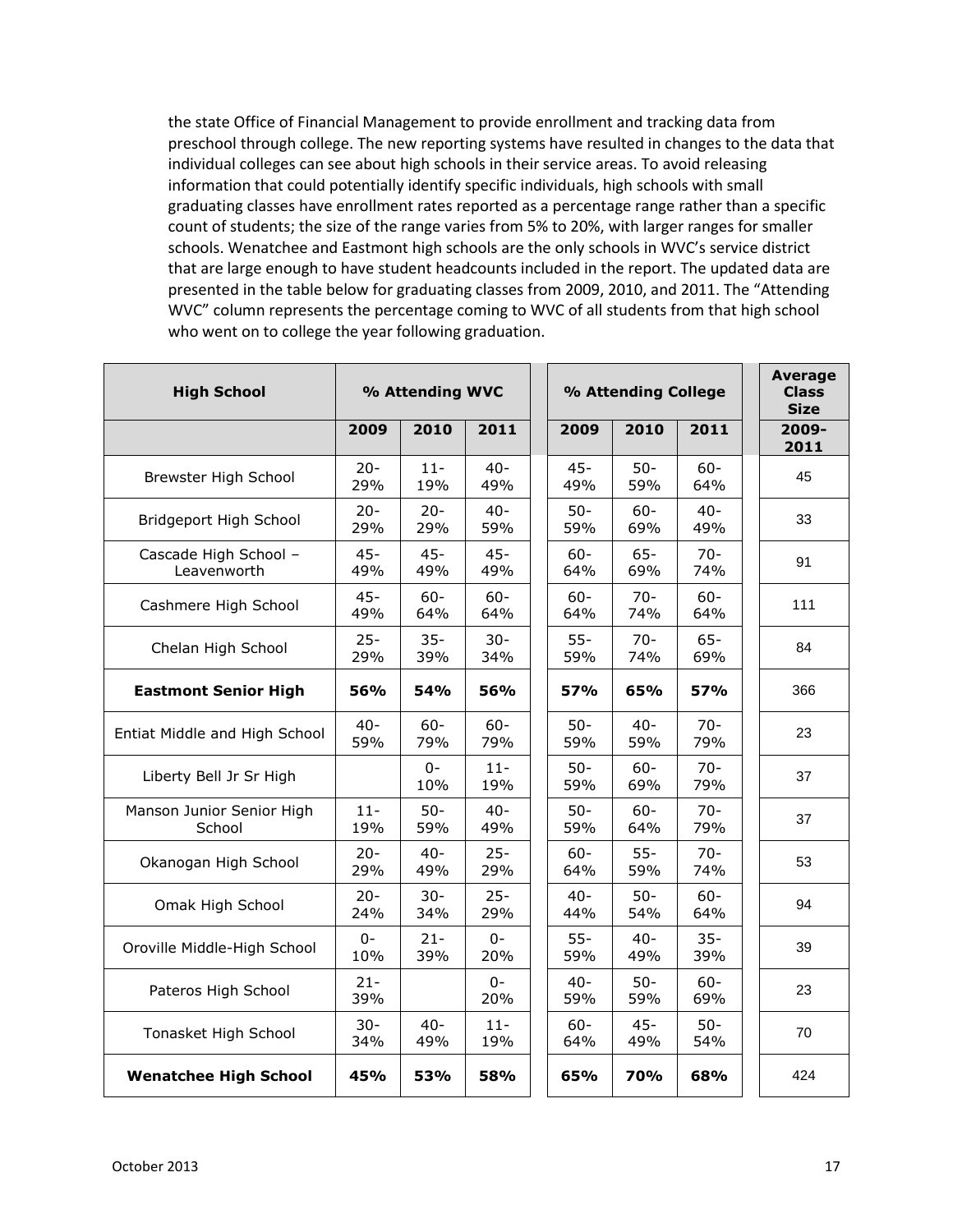## **Indicator: Industry Relations**

## **Measure: Contract and employer-based training**

In 2012-13, Continuing Education provided nine contract trainings for five companies serving a total of 206 students. This represents more than a 40% increase in enrollments over last year. A new business development specialist and new non-credit entrepreneurship classes will continue to expand services to businesses.

## **Indicator: Economic Development**

## **Measure: Economic impact study**

WVC contracted with Economic Modeling Specialists International (EMSI) to conduct an economic impact study in late 2012. This study calculated the return on investment in WVC from the perspectives of students, taxpayers, and society at large. Taxpayers earn a 7.1% return on public dollars invested in WVC, while students earn 22.7% on their investment of tuition, fees, and the wages foregone by devoting time to attend college. WVC's total contribution to the regional economy is \$152.8 million, representing 3.5% of economic activity in Chelan, Douglas, and Okanogan counties. WVC at Omak contributes \$1.2 million annually to the Okanogan county economy. The largest impact of WVC's presence is the earnings of former students. As students leave WVC and enter the workforce with new skills, this starts a chain reaction in which their higher earnings generate additional consumer spending and increased business output generates additional economic activity. The net contribution to regional income is \$129.8 million. About \$19.4 million (15 percent) of this total productivity is contributed by students from WVC at Omak.

#### **Qualitative Indicators of Responsiveness to Local Needs**

In addition to the quantitative indicators that support benchmarking and the identification of a target for expected performance, the college monitors and reviews a number of qualitative indicators of educational achievement to be sure that we remain on track for attainment of this core theme. These indicators and the data sources are summarized below.

## **Indicator: Industry Relations**

## **Data Source: Advisory Committees**

WVC maintains an active advisory committee for each of its professional/technical program areas. Committee membership and minutes are posted at

[http://commons.wvc.edu/instructionaladmin/Advisory%20Committees/Forms/AllItems.aspx.](http://commons.wvc.edu/instructionaladmin/Advisory%20Committees/Forms/AllItems.aspx) Instructional administrators and program directors work to ensure that advisory committee interactions are participatory and meaningful. Advisory committee input has contributed significantly to several programs developed in the last few years, including criminal justice (State Patrol, all local city and county law enforcement agencies, tribal law enforcement, US Border Patrol, and corrections) and industrial technology/digital design (Chelan County PUD, Van Doren Sales, and Alcoa). A new ad hoc committee has been advising on the development of the machinist program, and will be formally established before that program begins offering courses. Other local employers are providing informal input to discussions of potential recreation and health-related computer technology program development.

#### **Data Source: Program development/review of offerings**

Early Childhood Education completed an extensive program redesign in alignment with new statewide standards and developed an AAS-T transfer pathway.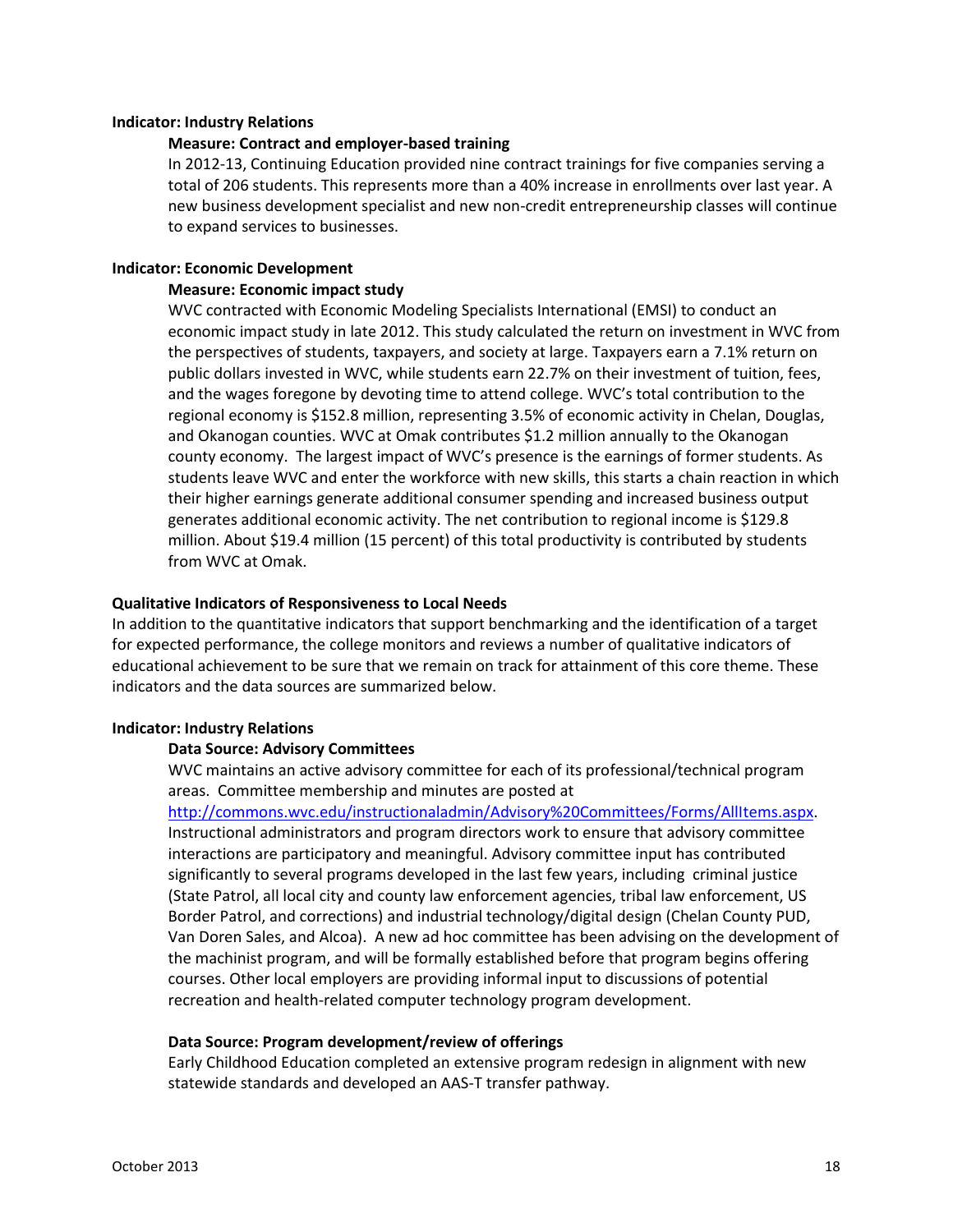The Natural Resources program was redesigned to focus on transfer with an AAS-T degree pathway.

Other highlights of Workforce Education program changes include:

- Agriculture: community garden/greenhouse project with support from a Perkins Replication Grant
- Business: conversion of the Intro to Law class to Business Law to improve transferability
- Automotive: development of two new lab courses for fall 2013
- Business Computer Technology: began internal discussions to review program and refinement of class scheduling
- Computer Technology: began discussions for a Health Information Technology certificate
- Criminal Justice: developed a dedicated lab in Batjer Hall
- Digital Design: acquired vertical CNC machine as the cornerstone for the new machinist program
- Environmental Systems & Refrigeration Technology: electrical work on the mobile training trailer is complete
- Industrial Technology: successfully implemented Air Washington collaborative project and is participating in development of machinist program
- Nursing implemented an AAS-T pathway and will be transitioning to the transferfocused option as the primary associate degree for the field, and has submitted an application to SBCTC for the bachelor of science program.

The Developmental Mathematics sequence has been restructured to better support student success and transition to college-level courses. After a transition year, the 'old' course sequence has been discontinued. In addition to the new traditional courses, the department is also offering a self-paced math course allowing students to complete multiple levels of developmental math in one quarter, and a math lab/study skills class.

A new direct transfer agreement for an Associate in Elementary Education has been added in alignment with a statewide model to better serve students intending to pursue a bachelor's degree and elementary teaching credential.

## **Indicator: Community Involvement and Support for WVC**

## **Data Source: WVC involvement in regional planning**

WVC is involved in regional planning through participation on the following groups:

- Wenatchee Learns Wenatchee School District
- Chelan-Douglas Regional Law and Justice Committee
- Greater Wenatchee Technology Alliance
- Okanogan County Regional Public Transportation Steering Committee
- Wenatchee Valley Chamber of Commerce
- Initiative for Rural Innovation and Stewardship (IRIS)
- North Central Washington Workforce Development Board
- SBCTC Allocation Task Force
- North Central Washington Economic Development District Board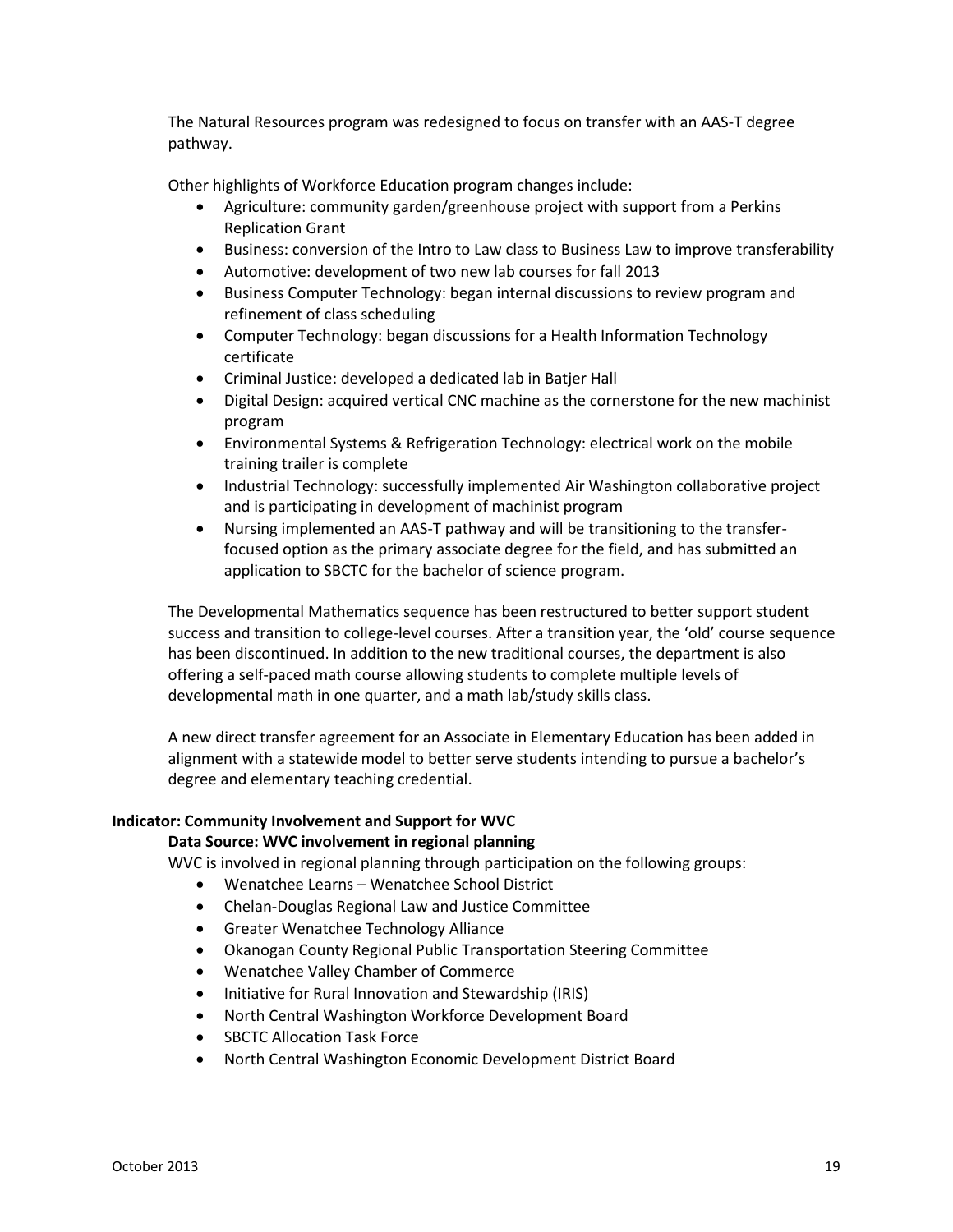College representatives also participate in planning through all of the SBCTC commissions and councils. These groups provide input to the legislature and State Board through SBCTC staff and contribute to SBCTC planning activities.

## **Data Source: Foundation activities**

The Wenatchee Valley College Foundation organizes a variety of activities that promote community involvement. In 2012-13, these included:

- The second annual "Ski for WVC" event at Mission Ridge
- Winetasia, a fundraising event and celebration of community members who contribute significantly to the foundation and college
- Sponsorship of two Piatigorsky Foundation public concerts in The Grove Recital Hall
- A new bi-annual women's luncheon that shares information about the college and provides opportunities for community members to meet students and staff
- WVC "Knight at the Wild" and AppleSox games for students, alumni, and employees
- Presenting scholarships to graduating high school students at high school awards ceremonies throughout the district

## **Data Source: Partnerships and outreach activities**

WVC maintains formal contracts and agreements with a wide range of other entities. These include instructional agreements with over 20 partners for shared programs, summer institutes, short-term training, and test proctoring. In addition, the clinical education components of WVC's allied health programs are supported by over 80 agreements with health care facilities around the region and other northwest states to allow students to receive instruction in clinical settings. WVC also provides facility use for a variety of community groups and activities, including the Wenatchee Valley Symphony, the Columbia Chorale, and Write On The River.

Outreach activities include programs designed to connect with underserved groups; providing middle and high school students and parents information about college; "College Goal" financial aid nights where the general public can receive assistance in completing the FAFSA; "Expanding Your Horizons" and "Try a Trade" hands-on workshops for middle and high school students; annual workshops for high school counselors; and the many events and performances on both campuses to which the general public is invited. WVC employees also participate in a wide range of community and volunteer activities; the college was the first corporate member of the Wenatchee Downtown Rotary club.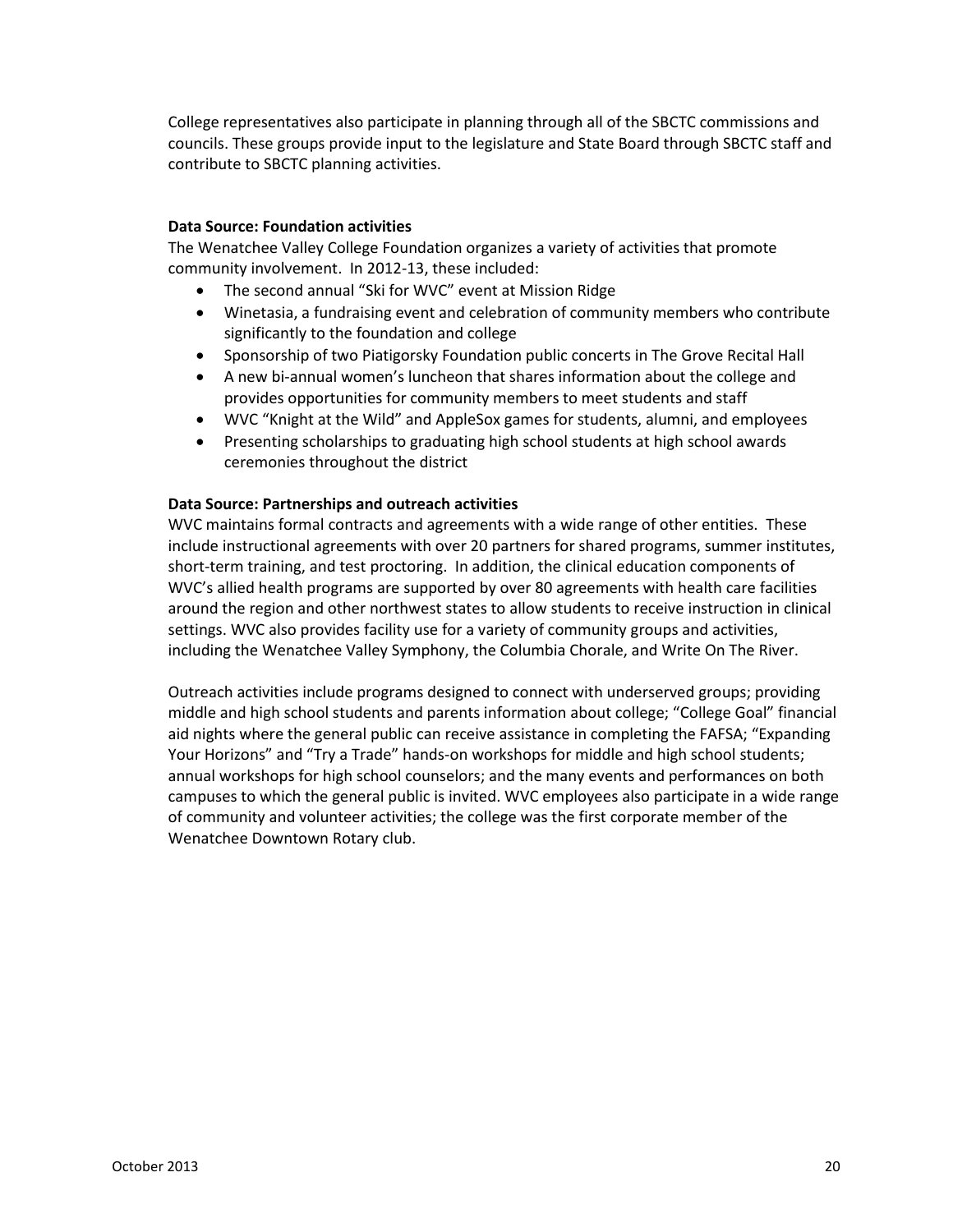# **Responsiveness to Local Needs Conclusion**

Wenatchee Valley College is meeting expectations for attainment of its Responsiveness to Local Needs Core Theme. Enrollment is strong across credit programs and is rebuilding in continuing education, adult basic skills, and English as a second language. Advisory committees are active and both workforce and transfer courses and programs have been adjusted to better meet student and employer needs. WVC maintains active connections with the community through its Foundations, advisory committees, and participation on local and regional boards.

## **Responsiveness to Local Needs Discussion Questions**

 What do we know about achievement of the Responsiveness to Local Needs core theme? Where are we having success? Where is improvement needed?

What data or information is most helpful in understanding this core theme?

 What message is important to communicate to the public about performance in this core theme?

Which board policies support achievement of this core theme?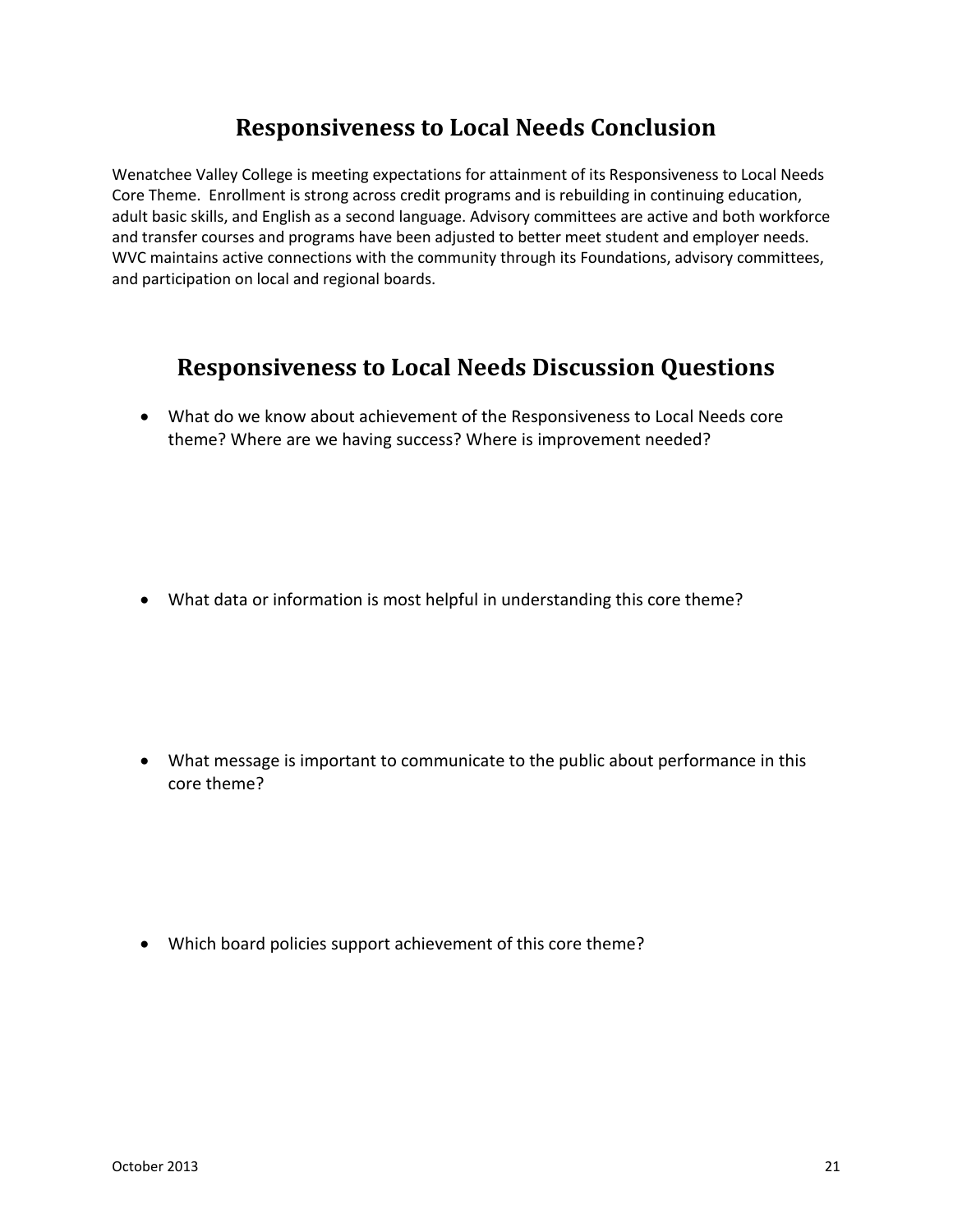# **Diversity and Cultural Enrichment Scorecard**

Objectives: Students and staff will be supported by practices and policies that create an inclusive environment for learning and work. The college community and residents of District 15 will have opportunities to experience diverse and multiculturally rich perspectives through curriculum, educational programs, and special events.

| <b>Indicators</b> | Quantitative                                                       | <b>Benchmark for Expected</b>   | <b>Current Data</b>             | <b>Result</b> |
|-------------------|--------------------------------------------------------------------|---------------------------------|---------------------------------|---------------|
|                   | <b>Measures</b>                                                    | Performance                     |                                 |               |
| Inclusive         | Student and                                                        | "Satisfactory" or better on     | Spring 2013 student survey      |               |
| Environment       | staff surveys                                                      | items related to                | and Fall 2012 staff survey:     |               |
|                   |                                                                    | inclusiveness of college        | all items with ratings at       |               |
|                   |                                                                    | environment                     | "satisfactory" or better        |               |
|                   | Student and                                                        | Performance targets based       | <b>Fall 2013</b>                |               |
|                   | staff                                                              | on demographics in district     | Staff: 12.2% Hispanic           |               |
|                   | demographics                                                       | population:                     | 2% Native American              |               |
|                   |                                                                    | Staff - Hispanic: 20.2% to      |                                 |               |
|                   |                                                                    | 22.3%                           | Total Staff of Color: 17%       |               |
|                   |                                                                    | Staff - Native American:        |                                 |               |
|                   |                                                                    | 3.3% to 3.5%                    |                                 |               |
|                   |                                                                    | Students - Hispanic: 20.2%      | Students: 35.1% Hispanic        |               |
|                   |                                                                    | to 22.3%                        | 2.9% Native American            |               |
|                   |                                                                    | Students - Native American      |                                 |               |
|                   |                                                                    | 3.3% to 3.5%                    | Total Students of Color: 42%    |               |
|                   | Success of                                                         | <b>Retention and Completion</b> | SAI Measuring Up report         |               |
|                   | underserved                                                        | - reduce achievement gaps       | 2009-12:                        |               |
|                   | groups                                                             | SAI Measuring Up cohort         |                                 |               |
|                   |                                                                    | data 2009-2012: 3 year          |                                 |               |
|                   |                                                                    | average for White students      |                                 |               |
|                   |                                                                    |                                 | Native American 14%             |               |
|                   |                                                                    | Transfer completion: 15%        | Hispanic 9%                     |               |
|                   |                                                                    | per year                        |                                 |               |
|                   |                                                                    |                                 | Native American 10%             |               |
|                   |                                                                    | Workforce completion:           | Hispanic 16%                    |               |
|                   |                                                                    | 22% per year                    |                                 |               |
|                   |                                                                    |                                 | Native American 20%             |               |
|                   |                                                                    | Developmental to College        | Hispanic 17%                    |               |
|                   |                                                                    | Math transition: 21% per        |                                 |               |
| Cultural          | Events for                                                         | year<br>Athletics: 62 to 66     | 2012-13:                        |               |
|                   |                                                                    |                                 | Athletics: 65 events            |               |
| Perspectives      | students and<br>events/year<br><b>Community Engagement:</b><br>the |                                 |                                 |               |
|                   | community                                                          | 19 to 56 events/year            | <b>Community Engagement: 95</b> |               |
|                   | Cultural: 8 to 30                                                  |                                 | events                          |               |
|                   |                                                                    | events/year                     | Cultural: 21 events             |               |
|                   | Entertainment: 6 to 30                                             |                                 |                                 |               |
|                   |                                                                    | events/year                     | Entertainment: 10 events        |               |
|                   |                                                                    | Social: 5 to 24 events/year     | Social: 46 events               |               |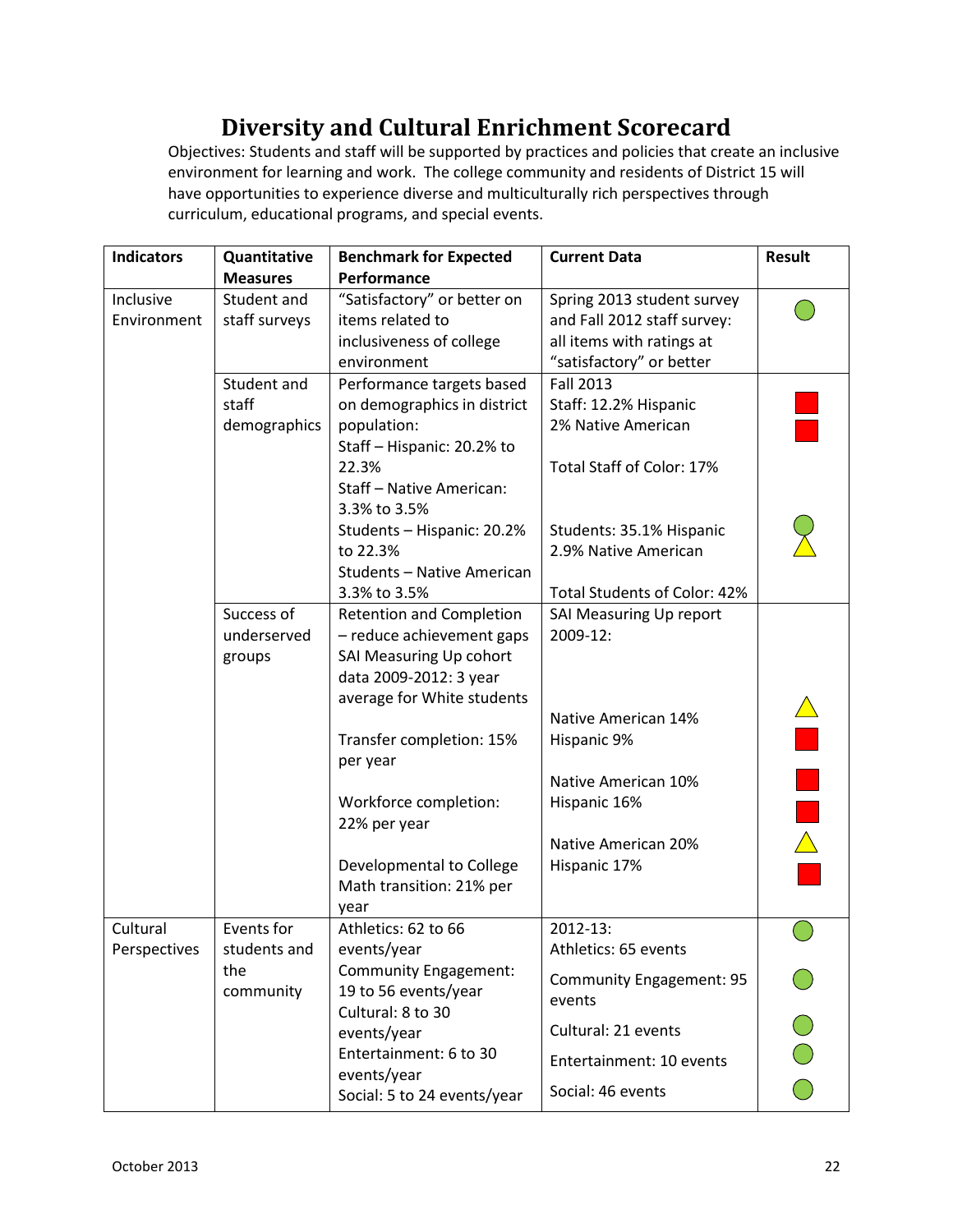# **Diversity and Cultural Enrichment Narrative**

Objectives: Students and staff will be supported by practices and policies that create an inclusive environment for learning and work. The college community and residents of District 15 will have opportunities to experience diverse and multiculturally rich perspectives through curriculum, educational programs, and special events.

## **Indicator: Inclusive Environment**

## **Measure: Student and staff surveys**

Students participate in a college-wide survey every three years. The most recent survey was conducted in 2013, with 620 students responding. Items related to student engagement with the college had an average response of 3.63 on a five-point scale, while items related to a positive experience had an average rating of 4.42.

Every other year, WVC conducts an employee survey, with the most recent occurring in fall 2012. A total of 147 responses were received. The survey includes questions on seven different themes: cultural focus, communication, collaboration, employee development, ethics, facilities, and student focus. In all areas WVC employees gave an average response of satisfactory or better.

## **Measure: Student and staff demographics**

These measures look at representation in the student and staff populations of Hispanics and Native Americans, the two largest minority populations in WVC's service district. The college's goal is to have representation on par with the general population. Currently both Native American and Hispanic staff are under-represented compared to the district population. The proportion of is approaching the district population rate, while Hispanic students have exceeded the district average. The success of the CAMP program and outreach partnerships such as GEAR UP that engage students as early as middle school and focus on college readiness for firstgeneration students have contributed to a steady increase in the number of Hispanic students enrolled in college-credit courses and the designation of WVC as a Hispanic Serving Institution.

The proportion of minorities among WVC employees has increased. The college workforce was approximately 10% minority in 2005, and has been 16% to 17% for the past five years. The rate of change is slow due in part to the low turnover among staff. In 2011-12, 14.3% of new hires were minorities; this increased to 20.6% in 2012-13.

## **Measure: Success of underserved groups**

As WVC increases its emphasis on improving student retention and completion as indicators of success, it is important to understand if these efforts are having similar effects on all groups of students. Following the practices of models such as Achieving the Dream, WVC is increasing the use of disaggregated outcomes data to track the progress of populations that are traditionally underserved by higher education. In WVC's service district, the two largest minority populations are Hispanic and Native American. As a starting point, WVC is using the disaggregated Student Achievement data recently presented at the TACTC workshop to look at selected outcomes for developmental, workforce, and transfer students.

The results averaged over the past three years show that attainment of minority students is not on par with majority (white) students in transfer completions, workforce completions, and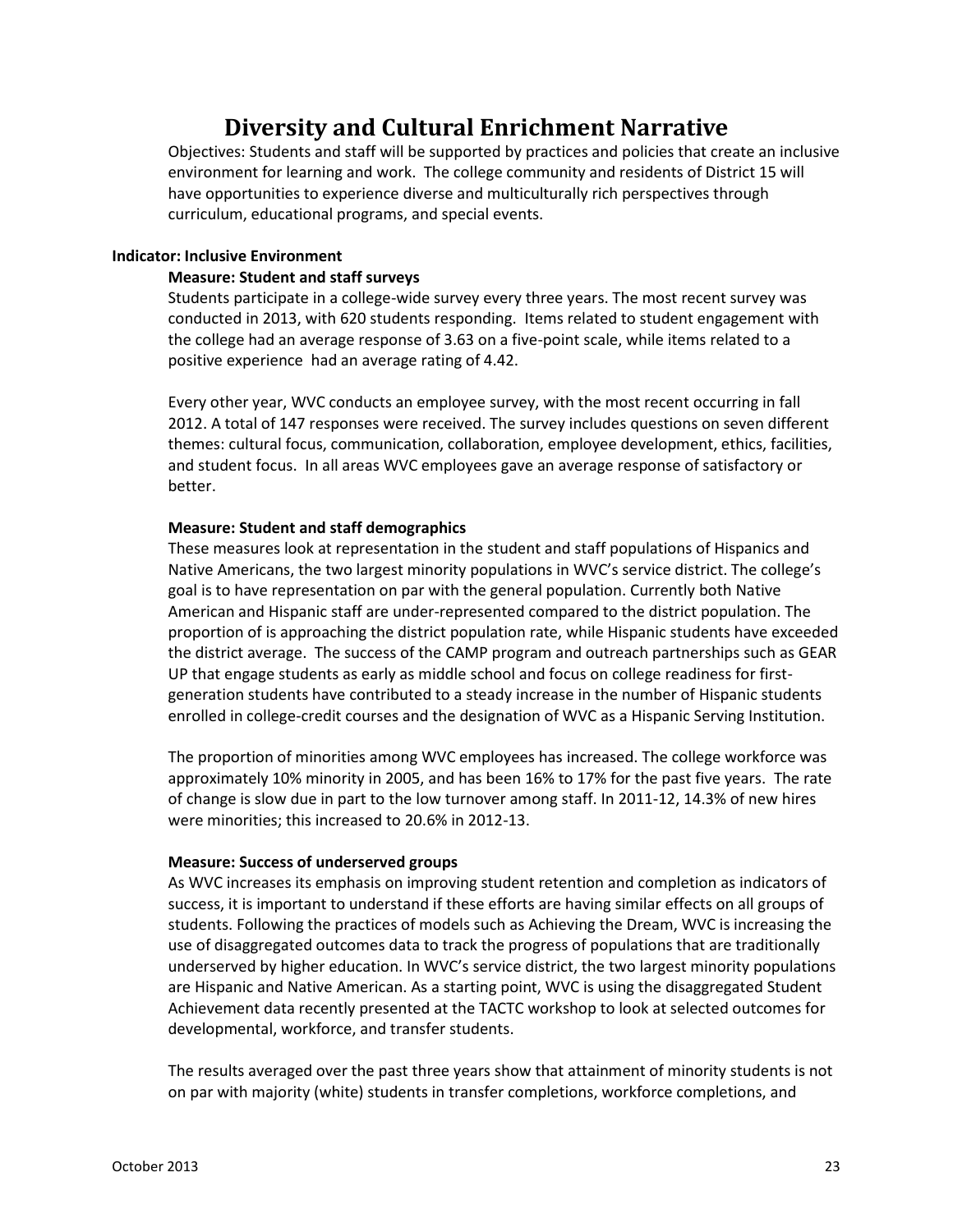transitions from developmental to college math. Further research is warranted to better understand the specific factors influencing these differences in group attainment and the strategies that may be effective in improving outcomes for minority students.

## **Indicator: Cultural Perspectives**

## **Measure: Events for students and the community**

The number of events on the Wenatchee and Omak campuses has remained steady over the past few years in all categories except one. Social events designed to promote student interaction and engagement have increased significantly due to the energies of the ASWVC Senate members on both campuses.

- Athletics: 65 events
- Community Engagement: 95 events
- Cultural: 21 events
- Entertainment: 10 events
- Social: 46 events

## **Qualitative Indicators for Diversity and Cultural Enrichment**

In addition to the quantitative indicators that support benchmarking and the identification of a target for expected performance, the college monitors and reviews a number of qualitative indicators of educational achievement to be sure that we remain on track for attainment of this core theme. These indicators and the data sources are summarized below.

## **Data Source: Complaint processes**

For the period 7/2012 through 6/2013, there was one student complaint that resulted in a formal investigation. No employee complaints were filed that resulted in a formal investigation. While it is not advisable to set a performance target, an increase in the number of complaints would indicate that there may be concerns about the college environment that should be addressed, so the level of activity is monitored.

## **Data Source: Outreach to underserved groups**

WVC continually engages in efforts to reach out to members of underserved groups and connect them to the college. Some of these efforts are ongoing, such as our partnerships with area middle and high schools through GEAR UP, I Am Going to College, and Expanding Your Horizons, as well as participating in or hosting annual community events such as the United Pow Wow, Fiestas Patrias, and Cinco de Mayo. WVC has sponsored "College Goal" financial aid workshops since 2010 in which students and parents are invited to the campuses to receive hands-on assistance and coaching in English or Spanish in completing the standard federal financial aid forms (FAFSA). WVC representatives give numerous presentations in high schools and to community groups that provide information about the college. The CAMP program provides support through the first college year for a specific population of students who have family members engaged in migrant or seasonal agricultural work.

## **Data Source: Student learning outcomes related to cultural diversity**

Student learning outcomes assessment takes place at the course, program, and degree level. Learning objectives are defined in all course outlines and are assessed by faculty through such means as student participation, written work, tests and quizzes, assignments, oral presentations, lab assignments, and individual and group projects, performances, or creative works. Student learning outcomes are also identified for each program. WVC has also defined a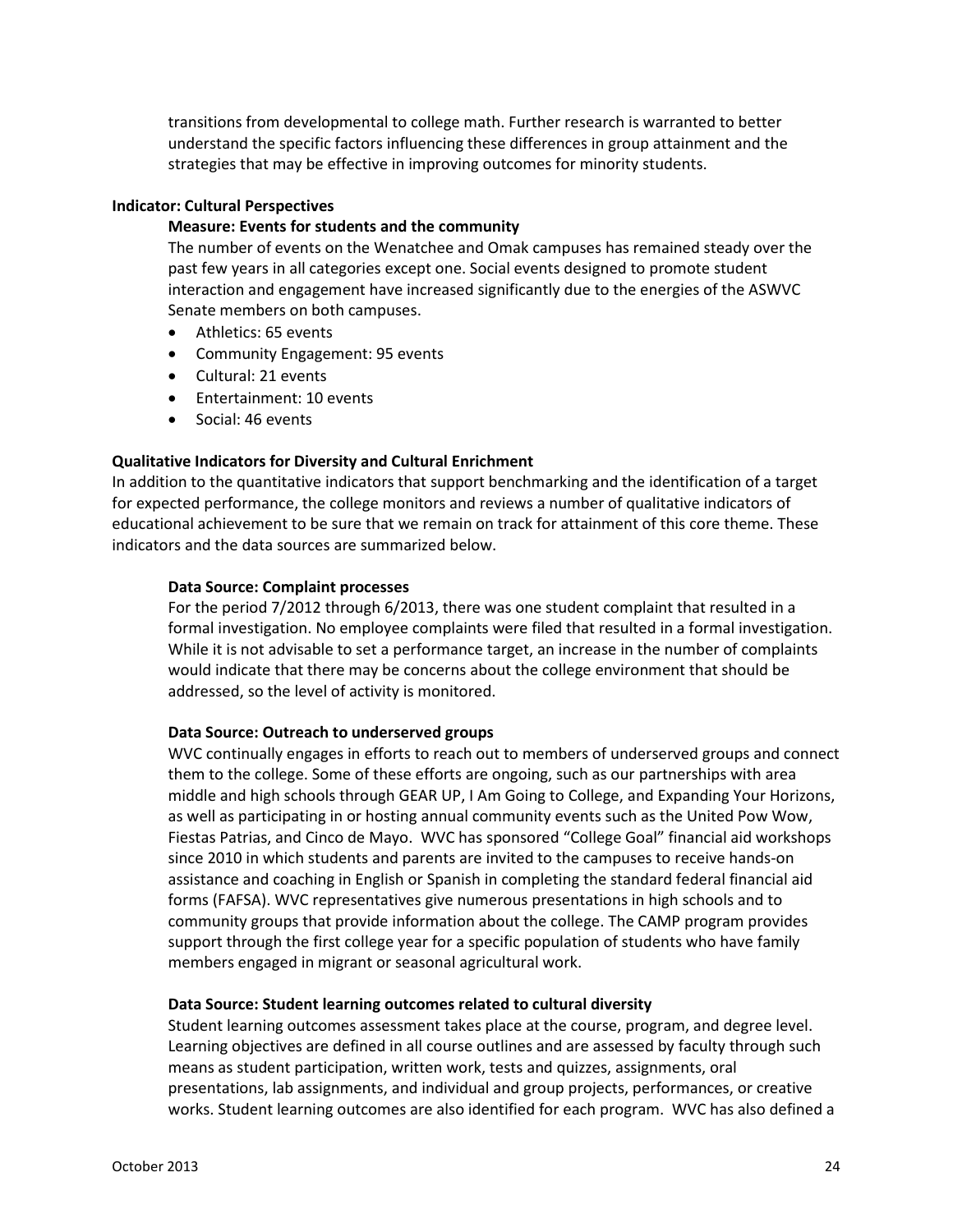set of "core abilities" that degree and certificate completers are expected to attain in the course of their studies at WVC (se[e http://www.wvc.edu/programs/core.asp\)](http://www.wvc.edu/programs/core.asp). The core abilities are:

- Think critically (analyze, synthesize, evaluate and apply, problem solve, reason qualitatively and quantitatively)
- Seek knowledge, information and diverse viewpoints
- Locate, use and analyze information and technology resources
- Communicate skillfully in diverse ways and in diverse situations
- Clarify and apply a personal set of values/ethics
- Act responsibly as individuals and as a member of a team or group

Each course outline identifies which core ability or abilities are addressed within that course. Assessment of these core abilities is currently embedded in course assessment. Many of these learning experiences engage students in learning about diverse cultures and perspectives. An inventory of the core abilities addressed by all courses is underway and will provide the foundation for a broader discussion of how the college documents these learning experiences and synthesizes outcomes.

## **Data Source: Student orientation and staff professional development**

The following professional development workshops were organized by Human Resources during 2012-13:

- 8/2012 Title IX Training for Students
- 4/2012 Ethics training for all staff
- 8/2012 customer service training
- 10/2012 sexual harassment training
- 9/2012 mandatory reporter training
- 9/2013 CPR/AED training
- 4/2012 Myer Briggs training for library/IT staff

In-person student orientation sessions were held on both the Wenatchee and Omak campuses. Students were asked to register in advance for the Wenatchee orientation sessions and provide their student ID number; this will enable additional research on the characteristics of students who participate in orientation and follow-up examination of academic success. In addition, an online orientation has also been developed by Educational Planning staff.